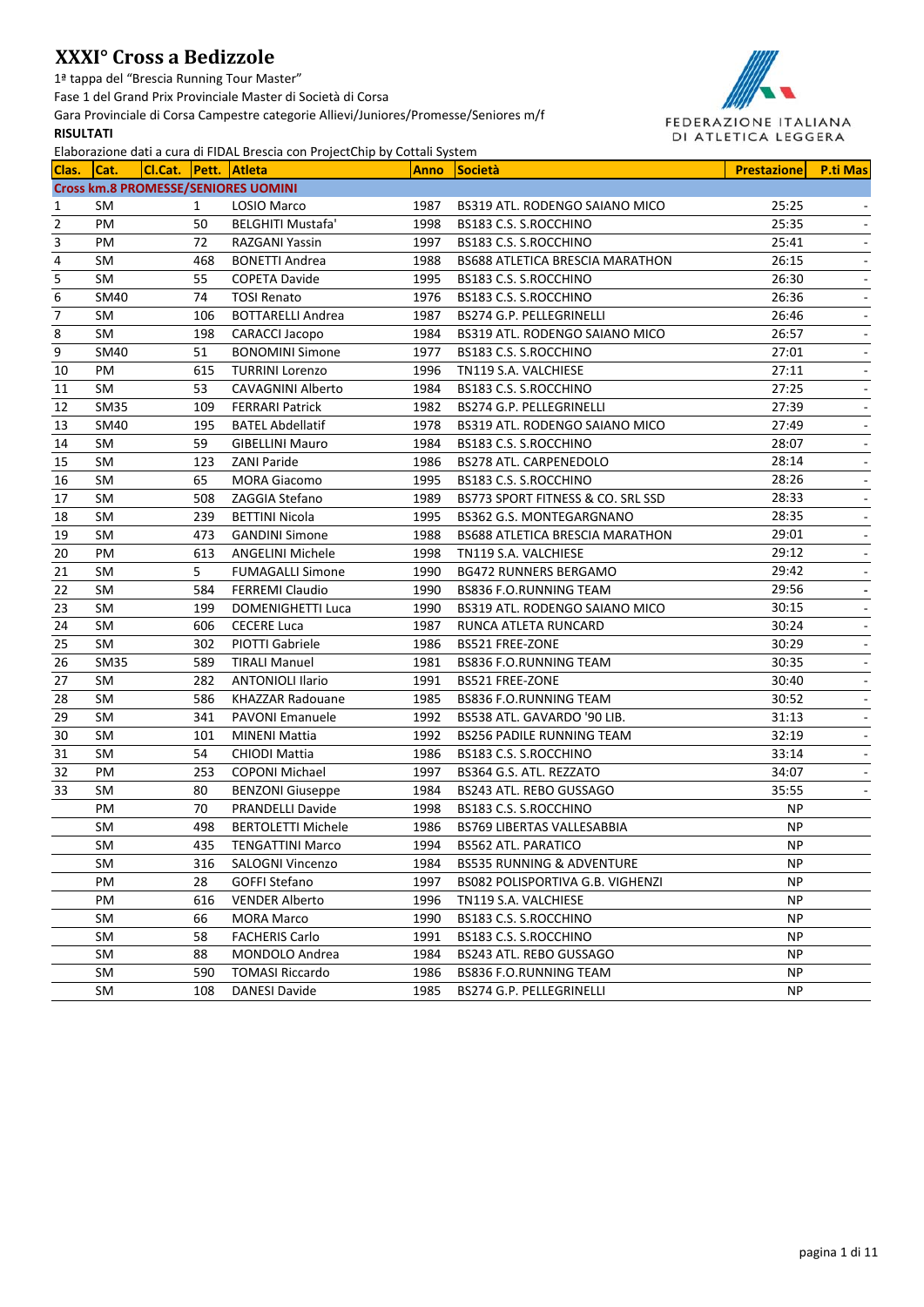1ª tappa del "Brescia Running Tour Master"

Fase 1 del Grand Prix Provinciale Master di Società di Corsa

Gara Provinciale di Corsa Campestre categorie Allievi/Juniores/Promesse/Seniores m/f **RISULTATI**



|                          |                  |                |     | Liaborazione dati a cara di FibAL brescia con Frojectemp by cottan Jystem |      |                                                                        |                    |                 |
|--------------------------|------------------|----------------|-----|---------------------------------------------------------------------------|------|------------------------------------------------------------------------|--------------------|-----------------|
| Clas.                    | ICat.            |                |     | CI.Cat. Pett. Atleta                                                      | Anno | <b>Società</b>                                                         | <b>Prestazione</b> | <b>P.ti Mas</b> |
|                          |                  |                |     | Cross km.6 JM/SM35/SM40/SM45/PF/SF                                        |      |                                                                        |                    |                 |
| 1                        | SM45             | 1              | 129 | <b>BOSIO Danilo</b>                                                       | 1972 | BS304 ATL. DI LUMEZZANE C.S.P.                                         | 19:39              | 263             |
| $\overline{2}$           | <b>SM40</b>      | 1              | 389 | DEL MORO Claudio                                                          | 1974 | <b>BS562 ATL. PARATICO</b>                                             | 19:44              | 262             |
| 3                        | <b>SM40</b>      | $\overline{2}$ | 221 | <b>MASSARDI Alessandro</b>                                                | 1976 | BS341 FG. ATL. FALEGNAMERIA GUERRINI                                   | 19:58              | 261             |
| 4                        | <b>SM35</b>      | 1              | 163 | NOZZA Nicola                                                              | 1983 | BS304 ATL. DI LUMEZZANE C.S.P.                                         | 20:05              | 260             |
| 5                        | SM40             | 3              | 218 | <b>GABUSI Noe'</b>                                                        | 1975 | BS341 FG. ATL. FALEGNAMERIA GUERRINI                                   | 20:06              | 259             |
| 6                        | SM <sub>35</sub> | 2              | 291 | <b>GIACOMELLI Fabio</b>                                                   | 1981 | BS521 FREE-ZONE                                                        | 20:09              | 258             |
| $\overline{\phantom{a}}$ | SM45             | 2              | 354 | <b>BADINI Cristian</b>                                                    | 1971 | <b>BS562 ATL. PARATICO</b>                                             | 20:35              | 257             |
| 8                        | SM45             | 3              | 331 | <b>FATTORI Davide</b>                                                     | 1973 | BS538 ATL. GAVARDO '90 LIB.                                            | 20:36              | 256             |
| 9                        | SM40             | 4              | 358 | <b>BELOTTI Antonio</b>                                                    | 1975 | <b>BS562 ATL. PARATICO</b>                                             | 20:37              | 255             |
| 10                       | <b>SM45</b>      | 4              | 150 | <b>GALENTI Alessandro</b>                                                 | 1972 | BS304 ATL. DI LUMEZZANE C.S.P.                                         | 20:38              | 254             |
| 11                       | SF               | 1              | 285 | <b>BOTTARELLI Sara</b>                                                    | 1990 | BS521 FREE-ZONE                                                        | 20:50              |                 |
| 12                       | SM45             | 5              | 459 | <b>MARTINELLI Oscar</b>                                                   | 1970 | <b>BS660 ARIENI TEAM</b>                                               | 20:50              | 251             |
| 13                       | <b>SM45</b>      | 6              | 301 | <b>OLIVIERI Simonpietro</b>                                               | 1972 | BS521 FREE-ZONE                                                        | 20:50              | 250             |
| 14                       | SM40             | 5              | 444 | <b>ZANINI Marco</b>                                                       | 1978 | <b>BS562 ATL. PARATICO</b>                                             | 20:53              | 249             |
| 15                       | SM40             | 6              | 6   | <b>CROTTI Stefano</b>                                                     | 1976 | BG594 CLUB PANTERA ROSA                                                | 20:54              |                 |
| 16                       | SM45             | $\overline{7}$ | 368 | <b>BONOMELLI Roberto</b>                                                  | 1972 | <b>BS562 ATL. PARATICO</b>                                             | 20:55              | 248             |
| 17                       | JM               | 1              | 61  | <b>GUATTA Nicolo'</b>                                                     | 1999 | BS183 C.S. S.ROCCHINO                                                  | 20:56              |                 |
| 18                       | SM40             | 7              | 145 | <b>COTALI Ivan</b>                                                        | 1976 | BS304 ATL. DI LUMEZZANE C.S.P.                                         | 20:57              | 247             |
| 19                       | <b>SM35</b>      | 3              | 404 | <b>GRISMONDI Giacomo</b>                                                  | 1981 | <b>BS562 ATL. PARATICO</b>                                             | 21:02              | 246             |
| 20                       | <b>SM35</b>      | 4              | 493 | GAVAZZI Paolo                                                             | 1982 | BS757 ATLETICA PONCARALE BORGO                                         | 21:04              | 245             |
| 21                       | SM40             | 8              | 361 | <b>BERTONI Massimo</b>                                                    | 1974 | <b>BS562 ATL. PARATICO</b>                                             | 21:05              | 244             |
| 22                       | SM45             | 8              | 614 | <b>CIMAROLLI Omar</b>                                                     | 1972 | TN119 S.A. VALCHIESE                                                   | 21:06              |                 |
| 23                       | JM               | $\overline{2}$ | 64  | <b>MANZONI Mattia</b>                                                     | 1999 | BS183 C.S. S.ROCCHINO                                                  | 21:17              |                 |
| 24                       | <b>SM35</b>      | 5              | 231 | <b>TONONI Roberto</b>                                                     | 1983 | BS341 FG. ATL. FALEGNAMERIA GUERRINI                                   | 21:24              | 242             |
| 25                       | <b>SM35</b>      | 6              | 176 | <b>SCURI Stefano</b>                                                      | 1980 | BS304 ATL. DI LUMEZZANE C.S.P.                                         | 21:26              | 241             |
| 26                       | <b>SM35</b>      | 7              | 48  | <b>TELLAROLI Nicola</b>                                                   | 1979 | <b>BS179 ATLETICA LONATO</b>                                           | 21:30              | 239,5           |
| 27                       | <b>SM35</b>      | 8              | 325 | <b>COSENZA Manuel</b>                                                     | 1980 | BS538 ATL. GAVARDO '90 LIB.                                            | 21:32              | 237             |
| 28                       | SM40             | 9              | 104 | RAZA Giorgio                                                              | 1975 | <b>BS256 PADILE RUNNING TEAM</b>                                       | 21:32              | 236             |
| 29                       | SM40             | 10             | 264 | <b>BUX Alessandro</b>                                                     | 1978 | BS377 ATL. BEDIZZOLE                                                   | 21:32              | 235             |
| 30                       | SM40             | 11             | 457 | DALLERA Andrea                                                            | 1978 | <b>BS660 ARIENI TEAM</b>                                               | 21:34              | 233             |
| 31                       | SM45             | 9              | 90  | <b>ROSSI Claudio</b>                                                      | 1973 | <b>BS243 ATL, REBO GUSSAGO</b>                                         | 21:37              | 232             |
| 32                       | SM45             | 10             | 494 | POCHETTI Simone                                                           | 1973 | BS757 ATLETICA PONCARALE BORGO                                         | 21:38              | 231             |
| 33                       | <b>SM45</b>      | 11             | 232 | <b>TONONI Cristian</b>                                                    | 1972 | BS341 FG. ATL. FALEGNAMERIA GUERRINI                                   | 21:40              | 230             |
| 34                       | <b>SM40</b>      | 12             | 403 | <b>GLASA Andrej</b>                                                       | 1975 | <b>BS562 ATL. PARATICO</b>                                             | 21:44              | 229             |
| 35                       | <b>SM45</b>      | 12             | 40  | AVIGO Stefano                                                             | 1970 | <b>BS179 ATLETICA LONATO</b>                                           | 21:53              | 226,5           |
| 36                       | SM45             | 13             | 210 | <b>BERTOCCHI Stefano</b>                                                  | 1973 | BS341 FG. ATL. FALEGNAMERIA GUERRINI                                   | 21:57              | 225             |
| 37                       | SM <sub>35</sub> | 9              | 305 | ROMANO Oscar                                                              | 1979 | BS521 FREE-ZONE                                                        | 21:59              | 224             |
| 38                       | <b>SM35</b>      | 10             | 308 | <b>TRESSE Federico</b>                                                    | 1983 | BS521 FREE-ZONE                                                        | 22:00              | 223             |
| 39                       | <b>SM45</b>      | 14             | 309 | <b>UBERTI Angelo</b>                                                      | 1969 | BS521 FREE-ZONE                                                        | 22:11              | 221             |
| 40                       | <b>SM40</b>      | 13             | 452 | <b>BERGAMINI Marco</b>                                                    | 1976 | <b>BS660 ARIENI TEAM</b>                                               | 22:11              | 220             |
| 41                       | <b>SM35</b>      | 11             | 386 | <b>CUCCU Stefano</b>                                                      | 1979 | <b>BS562 ATL. PARATICO</b>                                             | 22:19              | 219             |
| 42                       | SM40             | 14             | 208 | <b>BANA Riccardo</b>                                                      | 1978 | BS341 FG. ATL. FALEGNAMERIA GUERRINI                                   | 22:21              | 217,5           |
| 43                       | <b>SF45</b>      | $\overline{2}$ | 287 | CASELLA Silvia                                                            | 1972 | BS521 FREE-ZONE                                                        | 22:22              |                 |
| 44                       | <b>SM45</b>      | 15             | 257 | <b>CUCCHI Fabio</b>                                                       | 1969 | BS364 G.S. ATL. REZZATO                                                | 22:23              | 216             |
|                          |                  |                |     |                                                                           |      |                                                                        | 22:23              | 215             |
| 45                       | <b>SM40</b>      | 15             | 153 | <b>LAMPUGNANI Luca</b>                                                    | 1975 | BS304 ATL. DI LUMEZZANE C.S.P.<br>BS341 FG. ATL. FALEGNAMERIA GUERRINI | 22:25              |                 |
| 46                       | <b>SM40</b>      | 16             | 213 | <b>BOTTA Marco</b>                                                        | 1977 | BS521 FREE-ZONE                                                        |                    | 213,5           |
| 47                       | <b>SM45</b>      | 16             | 626 | <b>DALLERA Whilliams</b>                                                  | 1970 |                                                                        | 22:27              | 212             |
| 48                       | SF               | 3              | 581 | <b>FAUSTINI Clara</b>                                                     | 1989 | BS836 F.O.RUNNING TEAM                                                 | 22:29              |                 |
| 49                       | <b>SM40</b>      | 17             | 117 | <b>FIORINI Mattia</b>                                                     | 1978 | BS278 ATL. CARPENEDOLO                                                 | 22:29              | 211             |
| 50                       | SM45             | 17             | 86  | <b>FERRETTI Marco</b>                                                     | 1973 | BS243 ATL. REBO GUSSAGO                                                | 22:33              | 210             |
| 51                       | JM               | 3              | 56  | <b>COTIGNOLA Davide</b>                                                   | 2000 | BS183 C.S. S.ROCCHINO                                                  | 22:42              |                 |
| 52                       | JM               | 4              | 75  | <b>VALDAMERI Davide</b>                                                   | 2000 | BS183 C.S. S.ROCCHINO                                                  | 22:42              |                 |
| 53                       | <b>SM45</b>      | 18             | 300 | <b>MONRADO Massimo</b>                                                    | 1969 | BS521 FREE-ZONE                                                        | 22:42              | 207             |
| 54                       | SF               | $\overline{4}$ | 107 | COTTI COTTINI Stefania                                                    | 1984 | BS274 G.P. PELLEGRINELLI                                               | 22:51              |                 |
| 55                       | SM40             | 18             | 168 | REZZAGHI Paolo                                                            | 1975 | BS304 ATL. DI LUMEZZANE C.S.P.                                         | 23:01              | 199             |
| 56                       | <b>SM40</b>      | 19             | 507 | <b>SAMBRICI Roberto</b>                                                   | 1976 | BS773 SPORT FITNESS & CO. SRL SSD                                      | 23:05              | 196,5           |
| 57                       | <b>SM40</b>      | 20             | 68  | PERI Andrea                                                               | 1975 | BS183 C.S. S.ROCCHINO                                                  | 23:11              | 194             |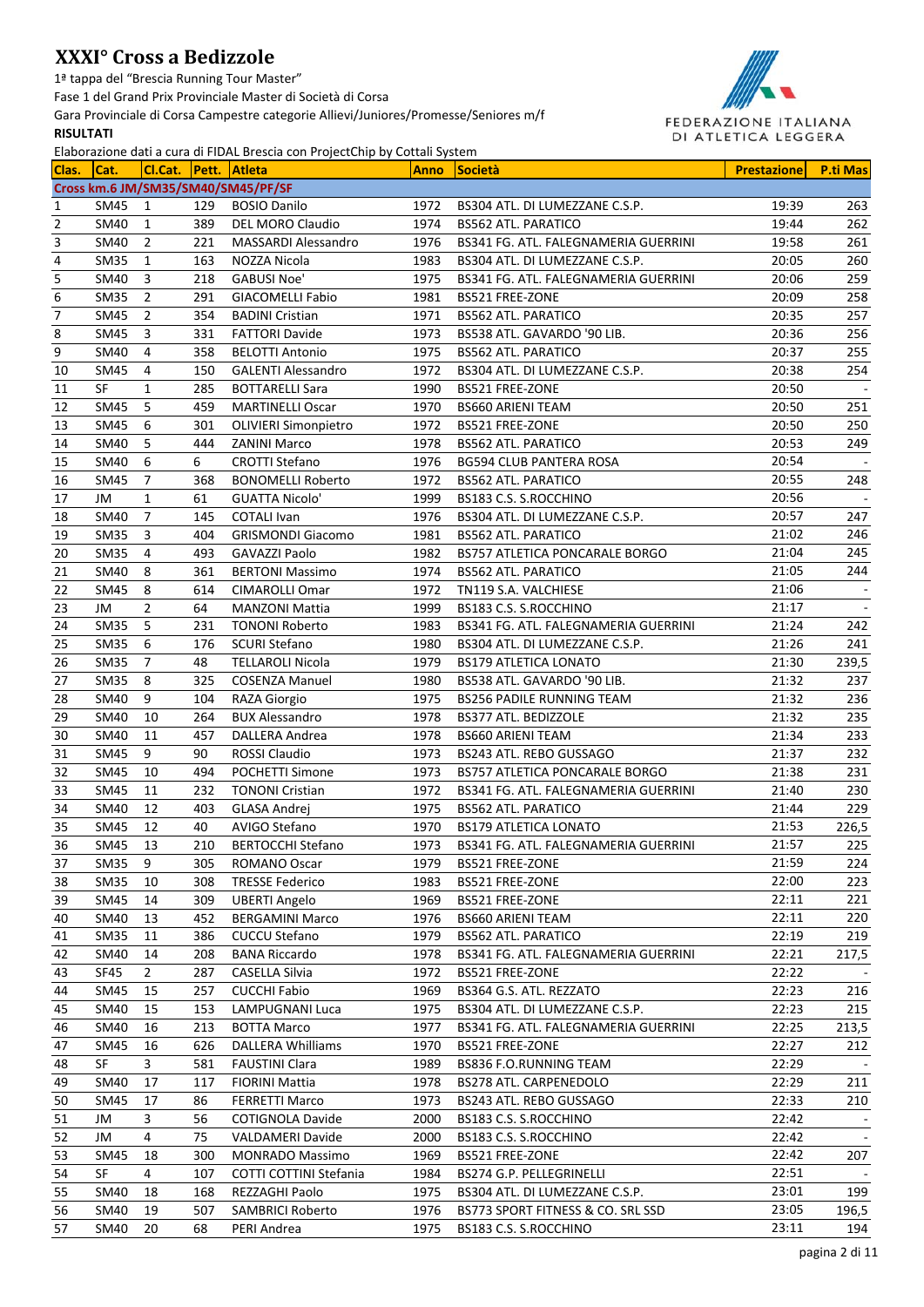1ª tappa del "Brescia Running Tour Master"

Fase 1 del Grand Prix Provinciale Master di Società di Corsa

Gara Provinciale di Corsa Campestre categorie Allievi/Juniores/Promesse/Seniores m/f

### **RISULTATI**



| Clas.    | Cat.                     | Cl.Cat.        | Pett.      | Atleta                               | <b>Anno</b>  | Società                                               | <b>Prestazione</b> | <b>P.ti Mas</b>          |
|----------|--------------------------|----------------|------------|--------------------------------------|--------------|-------------------------------------------------------|--------------------|--------------------------|
| 58       | SM45                     | 19             | 237        | ZANARDINI Roberto                    | 1972         | BS341 FG. ATL. FALEGNAMERIA GUERRINI                  | 23:13              | 191,5                    |
| 59       | <b>SM40</b>              | 21             | 312        | FILIPPINI Giordano                   | 1974         | <b>BS535 RUNNING &amp; ADVENTURE</b>                  | 23:17              | 190                      |
| 60       | <b>SM45</b>              | 20             | 547        | <b>BETTINI Pierluigi</b>             | 1973         | <b>BS797 STRALENO</b>                                 | 23:19              | 188                      |
| 61       | <b>SF</b>                | 5.             | 289        | <b>FAUSTINI Francesca</b>            | 1988         | BS521 FREE-ZONE                                       | 23:20              |                          |
| 62       | SM40                     | 22             | 304        | <b>RITARDO Denis</b>                 | 1977         | BS521 FREE-ZONE                                       | 23:20              | 187                      |
| 63       | SM45                     | 21             | 553        | <b>COMI Daniele</b>                  | 1970         | <b>BS797 STRALENO</b>                                 | 23:23              | 186                      |
| 64       | SM40                     | 23             | 320        | <b>BODEI Paolo</b>                   | 1976         | BS538 ATL. GAVARDO '90 LIB.                           | 23:24              | 185                      |
| 65       | <b>SM45</b>              | 22             | 430        | <b>RIONTINO Tommaso</b>              | 1972         | <b>BS562 ATL. PARATICO</b>                            | 23:24              | 184                      |
| 66       | <b>SM45</b>              | 23             | 628        | <b>MARINI Alessandro</b>             | 1970         | <b>BS562 ATL. PARATICO</b>                            | 23:25              | 183                      |
| 67       | <b>SM40</b>              | 24             | 483        | <b>SALTI Diego</b>                   | 1976         | BS688 ATLETICA BRESCIA MARATHON                       | 23:27              | 182                      |
| 68       | <b>SM40</b>              | 25             | 438        | <b>TOLOTTI Ivan</b>                  | 1974         | <b>BS562 ATL. PARATICO</b>                            | 23:30              | 181                      |
| 69       | <b>SM35</b>              | 12             | 110        | <b>GATTI Gabriele</b>                | 1980         | BS274 G.P. PELLEGRINELLI                              | 23:33              | 179,5                    |
| 70       | SM45                     | 24             | 103        | PIOTTI Stefano                       | 1971         | <b>BS256 PADILE RUNNING TEAM</b>                      | 23:35              | 178                      |
| 71       | <b>SM45</b>              | 25             | 343        | PETTINARI Giuseppe Luca              | 1969         | BS538 ATL. GAVARDO '90 LIB.                           | 23:37              | 177                      |
| 72       | <b>SM35</b>              | 13             | 288        | <b>DUSIO Giuliano</b>                | 1981         | BS521 FREE-ZONE                                       | 23:42              | 175                      |
| 73       | <b>SM45</b>              | 26             | 83         | <b>CENINI Alessandro</b>             | 1973         | BS243 ATL. REBO GUSSAGO                               | 23:52              | 169,5                    |
| 74       | <b>SM35</b>              | 14             | 500        | <b>MORA Oscar</b>                    | 1982         | BS769 LIBERTAS VALLESABBIA                            | 24:05              | 163                      |
| 75       | <b>SM35</b>              | 15             | 10         | <b>GATTI Michele</b>                 | 1980         | BS049 ATL. PONTOGLIO 92                               | 24:06              | 161,5                    |
| 76       | <b>SM45</b>              | 27             | 313        | <b>FILIPPINI Paolo</b>               | 1970         | <b>BS535 RUNNING &amp; ADVENTURE</b>                  | 24:08              | 160                      |
| 77       | <b>SM35</b>              | 16             | 397        | <b>FRETI Mauro</b>                   | 1979         | <b>BS562 ATL. PARATICO</b>                            | 24:09              | 159                      |
| 78       | <b>SM45</b>              | 28             | 356        | <b>BARBO' Giovanni</b>               | 1970         | <b>BS562 ATL. PARATICO</b>                            | 24:10              | 157,5                    |
| 79       | <b>SM45</b>              | 29             | 276        | <b>ARDESI Sergio</b>                 | 1973         | <b>BS465 NEW ATHLETICS SULZANO</b>                    | 24:11              | 155,5                    |
| 80       | <b>SM45</b>              | 30             | 409        | LUNA Angelo                          | 1971         | <b>BS562 ATL. PARATICO</b>                            | 24:13              | 154                      |
| 81       | <b>SM40</b>              | 26             | 448        | <b>MAZZONE Tommaso</b>               | 1977         | BS640 AV SPORTING TEAM                                | 24:13              | 153                      |
| 82       | SM40                     | 27             | 474        | <b>GATTI Ivan</b>                    | 1975         | BS688 ATLETICA BRESCIA MARATHON                       | 24:14              | 152                      |
| 83       | SM40                     | 28             | 469        | <b>BRESCIANI Cristian</b>            | 1977         | BS688 ATLETICA BRESCIA MARATHON                       | 24:15              | 151                      |
| 84       | <b>SM45</b>              | 31             | 344        | POLITO Sandro                        | 1969         | BS538 ATL. GAVARDO '90 LIB.                           | 24:20              | 150                      |
| 85       | SM40                     | 29             | 8          | <b>BERRETTA Marco</b>                | 1977         | BS049 ATL. PONTOGLIO 92                               | 24:23              | 148,5                    |
| 86       | SM40                     | 30             | 350        | <b>URBANI Mirco</b>                  | 1974         | BS538 ATL. GAVARDO '90 LIB.                           | 24:26              | 146                      |
| 87       | <b>SM45</b>              | 32             | 280        | <b>TUROTTI Andrea</b>                | 1971         | <b>BS465 NEW ATHLETICS SULZANO</b>                    | 24:30              | 144                      |
| 88       | <b>SM35</b>              | 17             | 211        | <b>BOGLIONI Stefano</b>              | 1980         | BS341 FG. ATL. FALEGNAMERIA GUERRINI                  | 24:32              | 143                      |
| 89       | <b>SM35</b>              | 18             | 620        | <b>FERRARI Roberto</b>               | 1982         | BS773 SPORT FITNESS & CO. SRL SSD                     | 24:34              | 142                      |
| 90       | <b>SM45</b>              | 33             | 359        | <b>BERTAZZOLI Marco</b>              | 1973         | <b>BS562 ATL. PARATICO</b>                            | 24:34              | 141                      |
| 91       | SM40                     | 31             | 568        | SETZU Carlo                          | 1975         | <b>BS797 STRALENO</b>                                 | 24:34              | 140                      |
| 92       | <b>SM40</b>              | 32             | 180        | <b>TAVELLI Fabio</b>                 | 1977         | BS304 ATL. DI LUMEZZANE C.S.P.                        | 24:34              | 139                      |
| 93       | <b>SM40</b>              | 33             | 607        | ROTARU George Silviu                 | 1977         | RUNCA ATLETA RUNCARD                                  | 24:35              |                          |
| 94       | SM40                     | 34             | 484        | SERRANO' Luca                        | 1977         | BS688 ATLETICA BRESCIA MARATHON                       | 24:44              | 136                      |
| 95       | <b>SM40</b>              | 35             | 488        | <b>CONTI Claudio</b>                 | 1977         | BS707 RUNNING CAZZAGO SAN MARTINO                     | 24:47              | 134                      |
| 96       | <b>SM35</b><br><b>SF</b> | 19             | 318        | <b>AFFRINI Diego</b>                 | 1982         | BS538 ATL. GAVARDO '90 LIB.                           | 24:47<br>24:52     | 133                      |
| 97       |                          | 6              | 467        | ALEKSOVA Dayana Nikolae              | 1991         | BS688 ATLETICA BRESCIA MARATHON                       | 24:54              | 132                      |
| 98<br>99 | <b>SM45</b><br>AM        | 34<br>1        | 119<br>255 | <b>GUIDETTI Nicola</b>               | 1973<br>2001 | BS278 ATL. CARPENEDOLO                                | 24:54              |                          |
| 100      | JM                       | 5              | 414        | <b>COSI Vitaliy</b><br>MOROTTI Mirko | 1999         | BS364 G.S. ATL. REZZATO<br><b>BS562 ATL. PARATICO</b> | 24:56              |                          |
| 101      | JM                       | 6              | 258        | <b>GATTI Luca</b>                    | 1999         | BS364 G.S. ATL. REZZATO                               | 24:57              |                          |
| 102      | SM45                     | 35             | 166        | PISCIOLI Roberto                     | 1973         | BS304 ATL. DI LUMEZZANE C.S.P.                        | 25:14              | 125                      |
| 103      | JM                       | $\overline{7}$ | 73         | <b>SENE Maissa</b>                   | 1999         | BS183 C.S. S.ROCCHINO                                 | 25:17              |                          |
| 104      | <b>SF</b>                | $\overline{7}$ | 385        | <b>COTELLI Cristina</b>              | 1987         | <b>BS562 ATL. PARATICO</b>                            | 25:39              |                          |
| 105      | SM40                     | 36             | 395        | <b>FORESTI Davide</b>                | 1974         | BS562 ATL. PARATICO                                   | 26:01              | 105                      |
| 106      | <b>SM45</b>              | 36             | 413        | <b>MONTEPIANI Mauro</b>              | 1970         | <b>BS562 ATL. PARATICO</b>                            | 26:08              | 102                      |
| 107      | <b>SM45</b>              | 37             | 371        | <b>BRIONI Giorgio</b>                | 1969         | <b>BS562 ATL. PARATICO</b>                            | 26:26              | 95,5                     |
| 108      | <b>SM40</b>              | 37             | 269        | <b>MASSARDI Luca</b>                 | 1975         | BS377 ATL. BEDIZZOLE                                  | 26:29              | 93                       |
| 109      | SM45                     | 38             | 92         | <b>SORBELLO Santo Maria</b>          | 1971         | BS243 ATL. REBO GUSSAGO                               | 26:32              | 92                       |
| 110      | AM                       | 2              | 254        | COSI Volodymyr                       | 2001         | BS364 G.S. ATL. REZZATO                               | 26:34              |                          |
| 111      | PF                       | 8              | 250        | <b>BOIFAVA Alessia</b>               | 1998         | BS364 G.S. ATL. REZZATO                               | 26:38              |                          |
| 112      | SF                       | 9              | 346        | RAMBALDINI Sara                      | 1987         | BS538 ATL. GAVARDO '90 LIB.                           | 26:49              | $\overline{\phantom{a}}$ |
| 113      | JM                       | 8              | 240        | <b>BULFERI BULFERETTI Luca</b>       | 1999         | BS362 G.S. MONTEGARGNANO                              | 26:53              |                          |
| 114      | PF                       | 10             | 256        | <b>CUCCHI Nicole</b>                 | 1998         | BS364 G.S. ATL. REZZATO                               | 27:03              |                          |
| 115      | <b>SM40</b>              | 38             | 262        | <b>BELLO Christian</b>               | 1976         | BS377 ATL. BEDIZZOLE                                  | 27:28              | 71                       |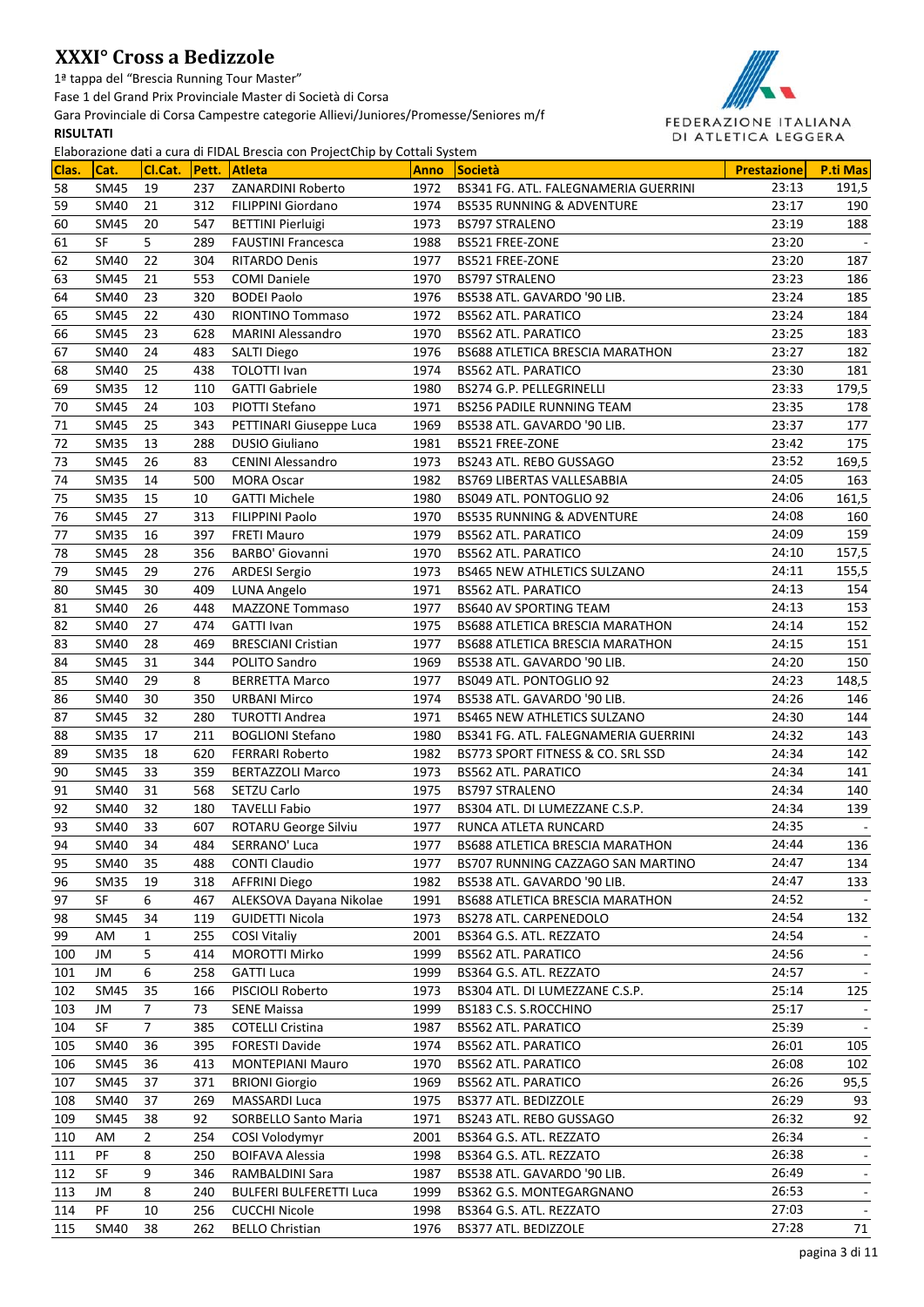1ª tappa del "Brescia Running Tour Master"

Fase 1 del Grand Prix Provinciale Master di Società di Corsa

Gara Provinciale di Corsa Campestre categorie Allievi/Juniores/Promesse/Seniores m/f

#### **RISULTATI**



|       |                  |         |           | Elaborazione dati a cura di FiDAL Brescia con Projectonip by Cottali System |              |                                                       |                        |                 |
|-------|------------------|---------|-----------|-----------------------------------------------------------------------------|--------------|-------------------------------------------------------|------------------------|-----------------|
| Clas. | Cat.             | Cl.Cat. | Pett.     | <b>Atleta</b>                                                               | <b>Anno</b>  | <b>Società</b>                                        | <b>Prestazione</b>     | <b>P.ti Mas</b> |
| 116   | SF               | 11      | 349       | <b>TOBIA Chiara</b>                                                         | 1984         | BS538 ATL. GAVARDO '90 LIB.                           | 27:37                  |                 |
| 117   | SM45             | 39      | 492       | <b>BRUNI Renzo</b>                                                          | 1970         | BS748 RUNNING PREALPINO ASD                           | 27:43                  | 66              |
| 118   | SM40             | 39      | 214       | CAVALLI Andrea                                                              | 1975         | BS341 FG. ATL. FALEGNAMERIA GUERRINI                  | 27:58                  | 62              |
| 119   | SM45             | 40      | 268       | <b>MASSARDI Riccardo</b>                                                    | 1971         | BS377 ATL. BEDIZZOLE                                  | 28:02                  | 61              |
| 120   | SM45             | 41      | 95        | <b>BACCOLO Marco</b>                                                        | 1973         | <b>BS256 PADILE RUNNING TEAM</b>                      | 28:03                  | 60              |
| 121   | PF               | 12      | 608       | <b>FACCHINELLI Eleonora</b>                                                 | 1998         | TN101 ATLETICA TRENTO                                 | 28:03                  |                 |
| 122   | <b>SM35</b>      | 20      | 427       | RAVELLI Fulvio                                                              | 1983         | <b>BS562 ATL. PARATICO</b>                            | 28:10                  | 56,5            |
| 123   | SM40             | 40      | 192       | <b>FOSCHETTI Marco</b>                                                      | 1976         | BS316 G.P. ORZIVECCHI                                 | 28:25                  | 52              |
| 124   | SM40             | 41      | 24        | <b>GAFFURINI Lorenzo</b>                                                    | 1974         | BS082 POLISPORTIVA G.B. VIGHENZI                      | 28:32<br>28:47         | 50              |
| 125   | SM40             | 42      | 99        | <b>FENOTTI Gian Franco</b>                                                  | 1977         | <b>BS256 PADILE RUNNING TEAM</b>                      |                        | 46              |
| 126   | <b>SF</b>        | 13      | 431       | <b>SBERNINI Michela</b>                                                     | 1992         | <b>BS562 ATL, PARATICO</b>                            | 29:08                  |                 |
| 127   | SM45             | 42      | 487       | <b>BOSIO Stefano</b>                                                        | 1972         | BS707 RUNNING CAZZAGO SAN MARTINO                     | 29:12                  | 33              |
| 128   | SM40             | 43      | 159       | <b>MANDALA' Marco</b>                                                       | 1977         | BS304 ATL. DI LUMEZZANE C.S.P.                        | 29:14                  | 32              |
| 129   | <b>SM45</b>      | 43      | 622       | <b>CASTAGNA Alberto</b>                                                     | 1971         | MN345 G.S. CARLO BUTTARELLI                           | 29:16                  | $\sim$          |
| 130   | <b>SM40</b>      | 44      | 499       | FERRARI Giordano                                                            | 1974         | BS769 LIBERTAS VALLESABBIA                            | 29:48                  | 25              |
| 131   | SM45             | 44      | 303       | <b>REGAZZOLI Luca</b>                                                       | 1972         | BS521 FREE-ZONE                                       | 30:28                  | 21              |
| 132   | SM40             | 45      | 426       | RACCAGNI Lorenzo                                                            | 1977         | <b>BS562 ATL. PARATICO</b>                            | 30:31                  | 20              |
| 133   | SM45             | 45      | 574       | <b>ZANELLI Luigi</b>                                                        | 1971         | <b>BS797 STRALENO</b>                                 | 31:38                  | 13              |
| 134   | SM40             | 46      | 35        | SOMENSI Stefano                                                             | 1976         | BS082 POLISPORTIVA G.B. VIGHENZI                      | 31:47                  | 11              |
| 135   | SM45             | 46      | 247       | PINI Eugenio                                                                | 1969         | BS362 G.S. MONTEGARGNANO                              | 31:48                  | 10              |
| 136   | SM45             | 47      | 564       | <b>FOSSA Fabio</b>                                                          | 1971         | <b>BS797 STRALENO</b>                                 | 31:59                  | 9               |
|       | <b>SM45</b>      |         | 490       | <b>OMODEI Lorenzo</b>                                                       | 1970         | BS707 RUNNING CAZZAGO SAN MARTINO                     | Rit                    |                 |
|       | <b>SM40</b>      |         | 476       | <b>GAVIZZOLI Alessandro</b>                                                 | 1975         | BS688 ATLETICA BRESCIA MARATHON                       | <b>NP</b>              |                 |
|       | <b>SM35</b>      |         | 497       | <b>BERARDINI Luca</b>                                                       | 1981         | <b>BS769 LIBERTAS VALLESABBIA</b>                     | <b>NP</b>              |                 |
|       | <b>SM45</b>      |         | 279       | <b>TEDOLDI Ramon</b>                                                        | 1972         | <b>BS465 NEW ATHLETICS SULZANO</b>                    | <b>NP</b>              |                 |
|       | <b>SM40</b>      |         | 121       | <b>TORRESANI Alfio</b>                                                      | 1974         | BS278 ATL. CARPENEDOLO                                | <b>NP</b>              |                 |
|       | <b>SM35</b>      |         | 575       | <b>DANIELI Marco</b>                                                        | 1981         | <b>BS836 F.O.RUNNING TEAM</b>                         | <b>NP</b>              |                 |
|       | <b>SM35</b>      |         | 324       | <b>COPETA Diego</b>                                                         | 1981         | BS538 ATL. GAVARDO '90 LIB.                           | <b>NP</b>              |                 |
|       | <b>SM40</b>      |         | 298       | <b>MICHELI Daniele</b>                                                      | 1974         | BS521 FREE-ZONE                                       | <b>NP</b>              |                 |
|       | <b>SM45</b>      |         | 559       | <b>FANTETTI Luigi</b>                                                       | 1973         | <b>BS797 STRALENO</b>                                 | <b>NP</b>              |                 |
|       | <b>SM45</b>      |         | 170       | RONCA Massimiliano                                                          | 1970         | BS304 ATL. DI LUMEZZANE C.S.P.                        | <b>NP</b>              |                 |
|       | <b>SM35</b>      |         | 136       | <b>BULGARI Omar</b><br><b>FERRAZZINI Michele</b>                            | 1983         | BS304 ATL. DI LUMEZZANE C.S.P.                        | <b>NP</b>              |                 |
|       | <b>SM35</b>      |         | 277       | D'AMICO Daniel Giuseppe                                                     | 1982         | <b>BS465 NEW ATHLETICS SULZANO</b>                    | <b>NP</b><br><b>NP</b> |                 |
|       | <b>SM35</b>      |         | 456<br>39 |                                                                             | 1979<br>1999 | <b>BS660 ARIENI TEAM</b>                              | <b>NP</b>              |                 |
|       | JM               |         | 91        | CIPRIANI Davide<br><b>SEMINATI Celso</b>                                    | 1970         | BS178 S.S. ROBUR BARBARANO<br>BS243 ATL. REBO GUSSAGO | <b>NP</b>              |                 |
|       | SM45             |         | 45        | <b>MELONI Ermes</b>                                                         |              | <b>BS179 ATLETICA LONATO</b>                          | <b>NP</b>              |                 |
|       | SM40             |         |           |                                                                             | 1975         |                                                       |                        |                 |
|       | SM40             |         | 125       | <b>BASSETTO Stefano</b>                                                     | 1976<br>1983 | BS304 ATL. DI LUMEZZANE C.S.P.                        | NP.<br>NP.             |                 |
|       | SM <sub>35</sub> |         | 480       | MENIN Andrea                                                                |              | BS688 ATLETICA BRESCIA MARATHON                       |                        |                 |
|       | JM               |         | 67        | PAPETTI Andrea                                                              | 1999         | BS183 C.S. S.ROCCHINO                                 | NP.                    |                 |
|       | SM45             |         | 241       | <b>DELAI Luca</b>                                                           | 1973         | BS362 G.S. MONTEGARGNANO                              | NP.                    |                 |
|       | SM45             |         | 311       | <b>BOTTI Fabio</b>                                                          | 1972         | BS535 RUNNING & ADVENTURE                             | NP.                    |                 |
|       | SM45             |         | 157       | LOMBARDI Michele                                                            | 1969         | BS304 ATL. DI LUMEZZANE C.S.P.                        | NP.                    |                 |
|       | SM35             |         | 503       | SAVOLDI Alessandro                                                          | 1979         | BS769 LIBERTAS VALLESABBIA                            | NP.                    |                 |
|       | SM40             |         | 204       | <b>TURCHETTI Adriano</b>                                                    | 1975         | BS319 ATL. RODENGO SAIANO MICO                        | NP.                    |                 |
|       | SM45             |         | 144       | CORSINI Alfredo                                                             | 1970         | BS304 ATL. DI LUMEZZANE C.S.P.                        | NP.                    |                 |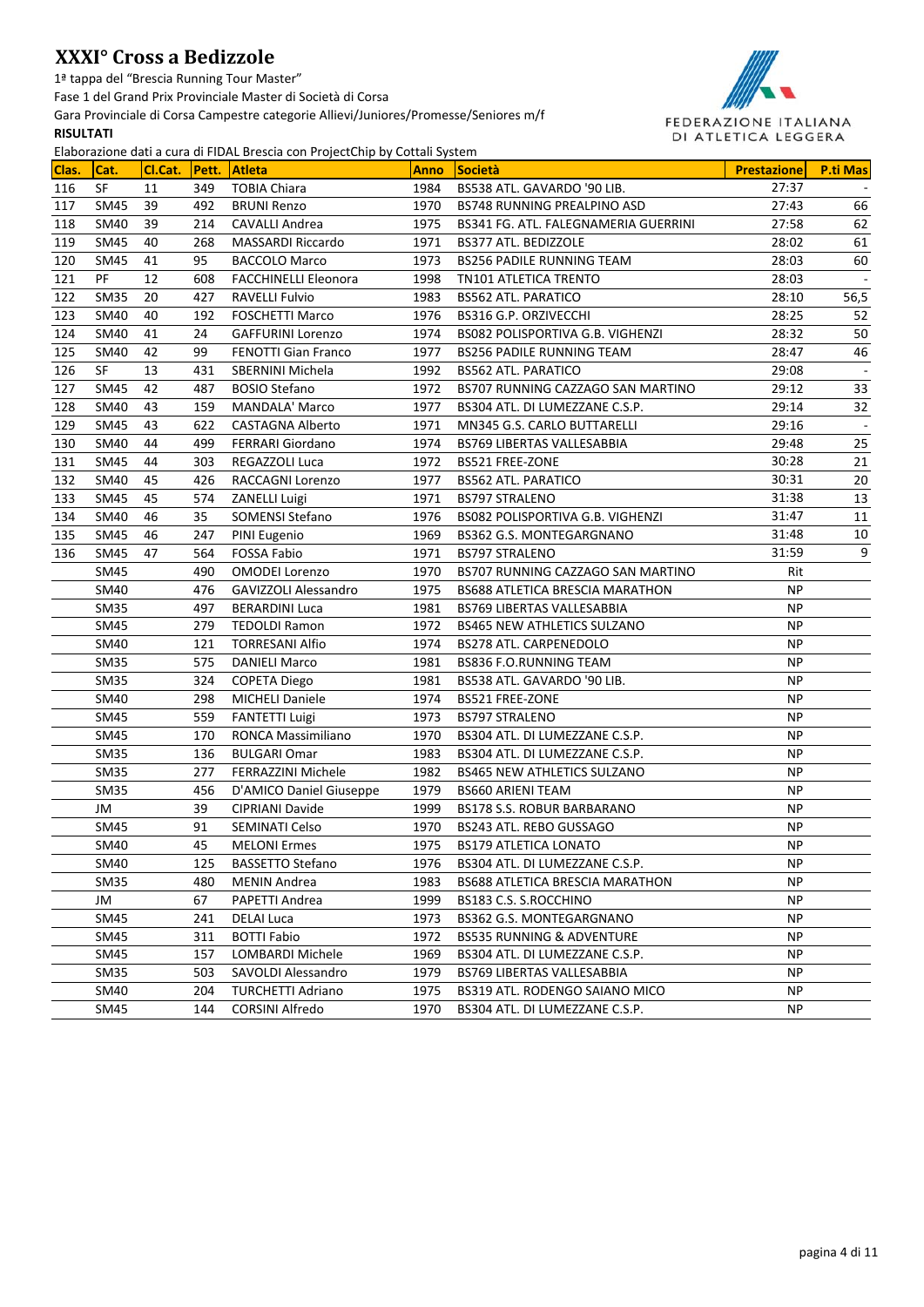1ª tappa del "Brescia Running Tour Master"

Fase 1 del Grand Prix Provinciale Master di Società di Corsa

Gara Provinciale di Corsa Campestre categorie Allievi/Juniores/Promesse/Seniores m/f **RISULTATI**



| Clas.          | Cat.                       |                | Cl.Cat.                          | Liaborazione dati a cui a un none brescia con Frojectemp by Cottan System<br>Pett. Atleta | <b>Anno</b> | <b>Società</b>                       | <b>Prestazione</b> | <b>P.ti Mas</b> |
|----------------|----------------------------|----------------|----------------------------------|-------------------------------------------------------------------------------------------|-------------|--------------------------------------|--------------------|-----------------|
|                |                            |                | Cross km.4 AM/AF/JF/MASTER DONNE |                                                                                           |             |                                      |                    |                 |
| 1              | AM                         | 1              | 71                               | RAZGANI Moad                                                                              | 2002        | BS183 C.S. S.ROCCHINO                | 13:51              |                 |
| $\overline{2}$ | AM                         | $\overline{2}$ | 450                              | POIATTI Luca                                                                              | 2002        | <b>BS657 CORRINTIME</b>              | 14:11              |                 |
| 3              | AM                         | 3              | 57                               | DALY Ayoub                                                                                | 2001        | BS183 C.S. S.ROCCHINO                | 14:23              |                 |
| 4              | AM                         | 4              | 518                              | <b>BENIGNO Riccardo</b>                                                                   | 2001        | BS786 BRIXIA ATLETICA 2014 SSD SRL   | 14:24              |                 |
| 5              | AM                         | 5              | 52                               | <b>BOTTURI Mario</b>                                                                      | 2002        | BS183 C.S. S.ROCCHINO                | 14:33              |                 |
| 6              | AM                         | 6              | 62                               | <b>GUATTA Leonardo</b>                                                                    | 2001        | BS183 C.S. S.ROCCHINO                | 14:42              |                 |
| $\overline{7}$ |                            |                |                                  |                                                                                           | 1967        |                                      | 14:46              | 101             |
|                | <b>SF50</b><br><b>SF45</b> | 1              | 137                              | <b>CARRARA Enrica</b>                                                                     | 1971        | BS304 ATL. DI LUMEZZANE C.S.P.       | 14:48              | 100             |
| 8<br>9         |                            | 1              | 437                              | <b>TISI Patrizia</b>                                                                      |             | <b>BS562 ATL. PARATICO</b>           |                    |                 |
|                | <b>SF40</b>                | 1              | 47                               | ROSINI Paola                                                                              | 1977        | <b>BS179 ATLETICA LONATO</b>         | 15:07              | 99              |
| 10             | SF50                       | $\overline{2}$ | 378                              | <b>CAROBBIO Nives</b>                                                                     | 1967        | <b>BS562 ATL. PARATICO</b>           | 15:11              | 98              |
| 11             | SF35                       | 1              | 451                              | <b>BATTISTONI Elisa</b>                                                                   | 1981        | <b>BS660 ARIENI TEAM</b>             | 15:15              | 97              |
| 12             | SF45                       | $\overline{2}$ | 436                              | <b>TIBURZI Valeria</b>                                                                    | 1970        | <b>BS562 ATL. PARATICO</b>           | 15:22<br>15:41     | 96              |
| 13             | <b>SF45</b>                | 3              | 454                              | <b>BONASSI Cristiana</b>                                                                  | 1969        | <b>BS660 ARIENI TEAM</b>             |                    | 95              |
| 14             | SF35                       | $\overline{2}$ | 396                              | FRANZINI Nadia                                                                            | 1979        | <b>BS562 ATL. PARATICO</b>           | 15:43              | 94              |
| 15             | <b>SF40</b>                | $\overline{2}$ | 202                              | SALVI Dorina                                                                              | 1975        | BS319 ATL. RODENGO SAIANO MICO       | 15:47              | 93              |
| 16             | SF50                       | 3              | 381                              | <b>COCCHETTI Maria</b>                                                                    | 1966        | <b>BS562 ATL. PARATICO</b>           | 15:51              | 92              |
| 17             | <b>SF45</b>                | 4              | 351                              | <b>ACERBIS Monia</b>                                                                      | 1970        | <b>BS562 ATL. PARATICO</b>           | 15:52              | 91              |
| 18             | SF50                       | 4              | 347                              | ROBERTI Mariagrazia                                                                       | 1966        | BS538 ATL. GAVARDO '90 LIB.          | 16:03              | 90              |
| 19             | <b>SF45</b>                | 5              | 340                              | MORSTOFOLINI Monica                                                                       | 1970        | BS538 ATL. GAVARDO '90 LIB.          | 16:04              | 89              |
| 20             | <b>SF35</b>                | 3              | 604                              | LAZZARINI Marina                                                                          | 1981        | RA094 ATLETICA 85 FAENZA             | 16:06              |                 |
| 21             | AM                         | 7              | 621                              | <b>MORETTI Simone</b>                                                                     | 2001        | <b>BS640 AV SPORTING TEAM</b>        | 16:08              |                 |
| 22             | <b>SF40</b>                | 3              | 41                               | CALO' Stefania                                                                            | 1975        | <b>BS179 ATLETICA LONATO</b>         | 16:09              | 88              |
| 23             | <b>SF40</b>                | 4              | 335                              | <b>GIRELLI Angela</b>                                                                     | 1978        | BS538 ATL. GAVARDO '90 LIB.          | 16:10              | 87              |
| 24             | <b>SF45</b>                | 6              | 401                              | <b>GELMI Valentina</b>                                                                    | 1969        | <b>BS562 ATL. PARATICO</b>           | 16:16              | 86              |
| 25             | <b>SF40</b>                | 5              | 405                              | <b>GRISONI Eva</b>                                                                        | 1977        | <b>BS562 ATL. PARATICO</b>           | 16:16              | 85              |
| 26             | AM                         | 8              | 63                               | <b>GUATTA Matteo</b>                                                                      | 2002        | BS183 C.S. S.ROCCHINO                | 16:18              | $\sim$          |
| 27             | AM                         | 9              | 420                              | PARZANI Andrea                                                                            | 2001        | <b>BS562 ATL. PARATICO</b>           | 16:20              |                 |
| 28             | <b>SF45</b>                | 7              | 321                              | <b>BOLETTI Franca</b>                                                                     | 1970        | BS538 ATL. GAVARDO '90 LIB.          | 16:23              | 84              |
| 29             | <b>SF45</b>                | 8              | 406                              | <b>ILLINI Roberta</b>                                                                     | 1970        | <b>BS562 ATL. PARATICO</b>           | 16:42              | 83              |
| 30             | <b>SF45</b>                | 9              | 479                              | <b>MATTU Elena</b>                                                                        | 1972        | BS688 ATLETICA BRESCIA MARATHON      | 16:48              | 82              |
| 31             | JF                         | $\mathbf{1}$   | 449                              | <b>COMINELLI Sara</b>                                                                     | 1999        | <b>BS657 CORRINTIME</b>              | 16:50              |                 |
| 32             | <b>SF45</b>                | 10             | 374                              | <b>CALVI Nadia</b>                                                                        | 1970        | <b>BS562 ATL. PARATICO</b>           | 16:51              | 81              |
| 33             | SF35                       | 4              | 128                              | <b>BERTOLI Marisa</b>                                                                     | 1982        | BS304 ATL. DI LUMEZZANE C.S.P.       | 16:55              | 80              |
| 34             | <b>SF40</b>                | 6              | 460                              | PEROSINI Lorena                                                                           | 1974        | <b>BS660 ARIENI TEAM</b>             | 16:56              | 79              |
| 35             | <b>SF40</b>                | 7              | 407                              | LABONIA Isabella                                                                          | 1977        | <b>BS562 ATL. PARATICO</b>           | 16:59              | 78              |
| 36             | SF45                       | 11             | 330                              | <b>DUSINA Cristina</b>                                                                    | 1970        | BS538 ATL. GAVARDO '90 LIB.          | 17:04              | $77\,$          |
| 37             | SF50                       | 5              | 463                              | SAOTTINI BRESCIANI Anna                                                                   | 1964        | <b>BS660 ARIENI TEAM</b>             | 17:04              | 76              |
| 38             | SF50                       | 6              | 87                               | FESTA Emanuela                                                                            | 1967        | BS243 ATL. REBO GUSSAGO              | 17:09              | 75              |
| 39             | SF55                       | 1              | 165                              | PELLICIOLI Elisa                                                                          | 1959        | BS304 ATL. DI LUMEZZANE C.S.P.       | 17:13              | 74              |
| 40             | <b>SF40</b>                | 8              | 345                              | PRELIPCEAN Rodica Elena                                                                   | 1974        | BS538 ATL. GAVARDO '90 LIB.          | 17:15              | 73              |
| 41             | SF45                       | 12             | 472                              | <b>FERREMI Romina</b>                                                                     | 1971        | BS688 ATLETICA BRESCIA MARATHON      | 17:25              | $72\,$          |
| 42             | SF55                       | $\overline{2}$ | 152                              | <b>GRICINI Eleonora</b>                                                                   | 1961        | BS304 ATL. DI LUMEZZANE C.S.P.       | 17:28              | 71              |
| 43             | SF55                       | 3              | 439                              | <b>TORRI Salve</b>                                                                        | 1963        | <b>BS562 ATL. PARATICO</b>           | 17:41              | 70              |
| 44             | SF55                       | 4              | 224                              | PASQUALI Cesarina                                                                         | 1963        | BS341 FG. ATL. FALEGNAMERIA GUERRINI | 17:42              | 69              |
| 45             | <b>SF40</b>                | 9              | 442                              | VASSALLI Daniela                                                                          | 1975        | BS562 ATL. PARATICO                  | 17:42              | 68              |
| 46             | <b>SF40</b>                | 10             | 296                              | <b>MARELLI Antonella</b>                                                                  | 1975        | BS521 FREE-ZONE                      | 17:54              | 67              |
| 47             | SF35                       | 5              | 85                               | CRISTIA Anisoara                                                                          | 1981        | BS243 ATL. REBO GUSSAGO              | 17:57              | 66              |
| 48             | AF                         | 1              | 200                              | FERRETTI Paola                                                                            | 2002        | BS319 ATL. RODENGO SAIANO MICO       | 17:58              |                 |
| 49             | SF55                       | 5              | 31                               | <b>NEGRISOLI Anna</b>                                                                     | 1962        | BS082 POLISPORTIVA G.B. VIGHENZI     | 18:01              | 65              |
| 50             | JF                         | $\overline{2}$ | 527                              | <b>SPAGNOLI Martina</b>                                                                   | 2000        | BS786 BRIXIA ATLETICA 2014 SSD SRL   | 18:05              |                 |
| 51             | <b>SF40</b>                | 11             | 194                              | PARMA Tecla                                                                               | 1976        | BS316 G.P. ORZIVECCHI                | 18:06              | 64              |
| 52             | SF35                       | 6              | 364                              | <b>BONASSI Chiara</b>                                                                     | 1983        | BS562 ATL. PARATICO                  | 18:10              | 63              |
| 53             | SF35                       | 7              | 342                              | PERNA Teresa                                                                              | 1980        | BS538 ATL. GAVARDO '90 LIB.          | 18:15              | 62              |
| 54             | <b>SF40</b>                | 12             | 46                               | POLVER Penelope                                                                           | 1974        | <b>BS179 ATLETICA LONATO</b>         | 18:19              | 61              |
| 55             | SF50                       | 7              | 462                              | SALA Pierangela                                                                           | 1964        | <b>BS660 ARIENI TEAM</b>             | 18:22              | 60              |
| 56             | SF45                       | 13             | 252                              | <b>BOTTI Melania</b>                                                                      | 1973        | BS364 G.S. ATL. REZZATO              | 18:23              | 59              |
| 57             | SF35                       | 8              | 333                              | <b>GALVANI Manuela</b>                                                                    | 1982        | BS538 ATL. GAVARDO '90 LIB.          | 18:30              | 58              |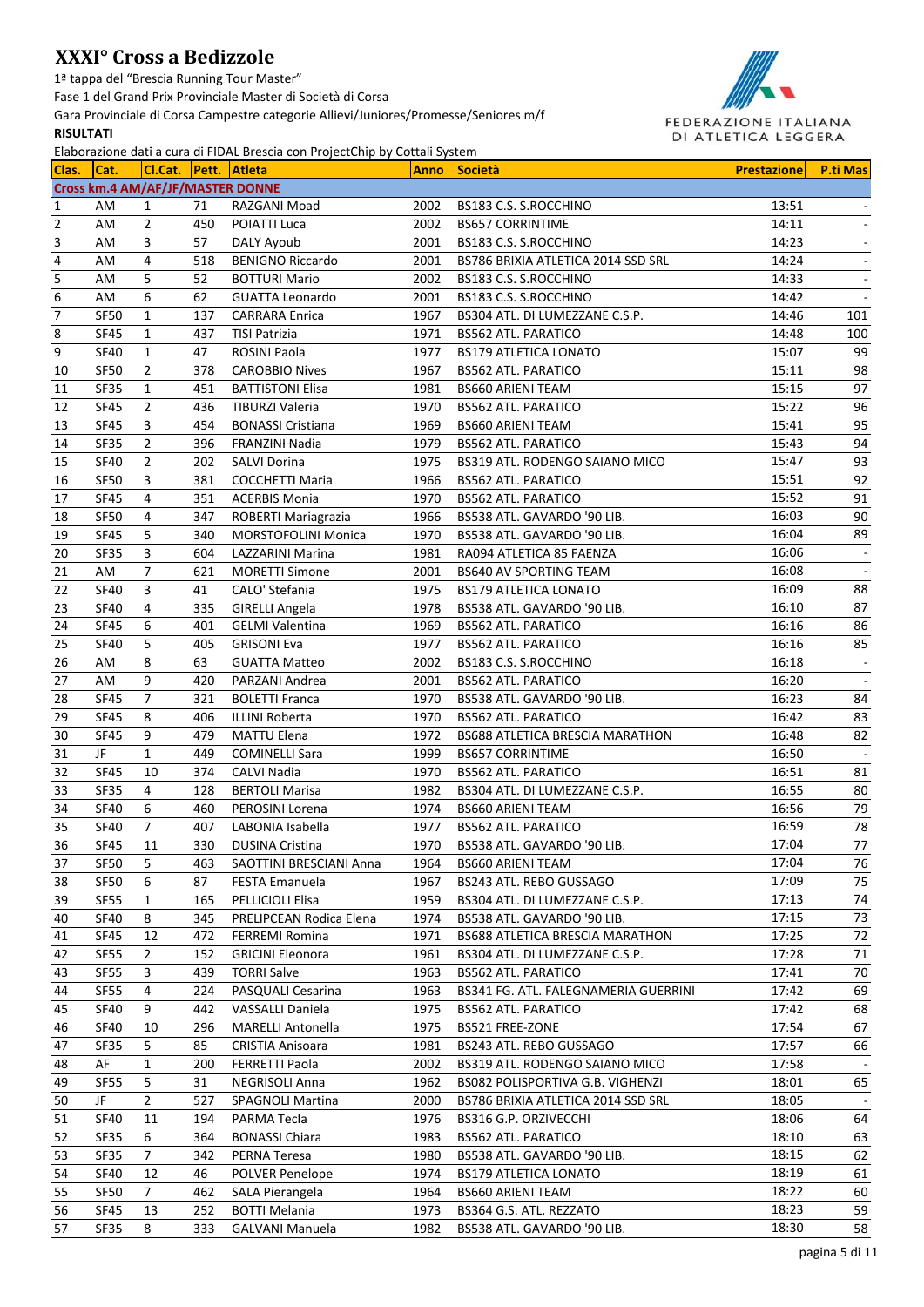1ª tappa del "Brescia Running Tour Master"

Fase 1 del Grand Prix Provinciale Master di Società di Corsa

Gara Provinciale di Corsa Campestre categorie Allievi/Juniores/Promesse/Seniores m/f

### **RISULTATI**



| Clas. | Cat.        | Cl.Cat.        |     | $\frac{1}{2}$ . The second contrary potential $\frac{1}{2}$ and $\frac{1}{2}$ are contrary of $\frac{1}{2}$<br>Pett. Atleta | <b>Anno</b> | <b>Società</b>                       | <b>Prestazione</b> | P.ti Mas |
|-------|-------------|----------------|-----|-----------------------------------------------------------------------------------------------------------------------------|-------------|--------------------------------------|--------------------|----------|
| 58    | SF50        | 8              | 412 | <b>MILESI Giuliana</b>                                                                                                      | 1966        | <b>BS562 ATL. PARATICO</b>           | 18:34              | 57       |
| 59    | <b>SF40</b> | 13             | 281 | ALTIERI Maria Carmela                                                                                                       | 1976        | BS521 FREE-ZONE                      | 18:35              | 56       |
| 60    | <b>SF50</b> | 9              | 466 | ZANOLETTI Agnese                                                                                                            | 1964        | <b>BS660 ARIENI TEAM</b>             | 18:42              | 55       |
| 61    | SF60        | 1              | 363 | <b>BOESI Maria Grazia</b>                                                                                                   | 1954        | <b>BS562 ATL. PARATICO</b>           | 18:47              | 54       |
| 62    | SF60        | $\overline{2}$ | 605 | LORENZONI Maria                                                                                                             | 1957        | RA094 ATLETICA 85 FAENZA             | 18:48              | $\sim$   |
| 63    | <b>SF55</b> | 6              | 329 | <b>DESTRO Patrizia</b>                                                                                                      | 1959        | BS538 ATL. GAVARDO '90 LIB.          | 18:58              | 53       |
| 64    | SF50        | 10             | 391 | DERRIGO Vera                                                                                                                | 1967        | <b>BS562 ATL. PARATICO</b>           | 19:00              | 52       |
| 65    | <b>SF45</b> | 14             | 464 | <b>TOGNAZZI Dania</b>                                                                                                       | 1969        | <b>BS660 ARIENI TEAM</b>             | 19:01              | 51       |
| 66    | SF50        | 11             | 30  | <b>MOLINARI Monica</b>                                                                                                      | 1964        | BS082 POLISPORTIVA G.B. VIGHENZI     | 19:02              | 50       |
| 67    | SF50        | 12             | 418 | PAOLI Sabrina                                                                                                               | 1968        | <b>BS562 ATL. PARATICO</b>           | 19:10              | 49       |
| 68    | SF35        | 9              | 461 | PEROSINI Sandra                                                                                                             | 1983        | <b>BS660 ARIENI TEAM</b>             | 19:14              | 48       |
| 69    | <b>SF40</b> | 14             | 377 | <b>CANTAMESSI Emanuela</b>                                                                                                  | 1977        | <b>BS562 ATL. PARATICO</b>           | 19:14              | 47       |
| 70    | <b>SF40</b> | 15             | 271 | <b>MINELLI Rossella</b>                                                                                                     | 1976        | BS377 ATL. BEDIZZOLE                 | 19:14              | 46       |
| 71    | SF50        | 13             | 15  | <b>BARDINI Kristine</b>                                                                                                     | 1968        | BS082 POLISPORTIVA G.B. VIGHENZI     | 19:17              | 45       |
| 72    | <b>SF45</b> | 15             | 334 | <b>GHEZZI Manuela</b>                                                                                                       | 1971        | BS538 ATL. GAVARDO '90 LIB.          | 19:17              | 44       |
| 73    | <b>SF40</b> | 16             | 44  | <b>HOHAN Lidia</b>                                                                                                          | 1977        | <b>BS179 ATLETICA LONATO</b>         | 19:19              | 43       |
| 74    | <b>SF60</b> | 3              | 173 | RONCHI Iole                                                                                                                 | 1955        | BS304 ATL. DI LUMEZZANE C.S.P.       | 19:22              | 42       |
| 75    | SF35        | 10             | 429 | RIBOLLA Barbara                                                                                                             | 1981        | <b>BS562 ATL. PARATICO</b>           | 19:24              | 41       |
| 76    | AF          | $\overline{2}$ | 538 | <b>ZORODDU Miriam</b>                                                                                                       | 2001        | BS786 BRIXIA ATLETICA 2014 SSD SRL   | 19:25              |          |
| 77    | <b>SF50</b> | 14             | 263 | <b>BRANZ Maria Teresa</b>                                                                                                   | 1964        | BS377 ATL. BEDIZZOLE                 | 19:27              | 40       |
| 78    | <b>SF40</b> | 17             | 353 | ARU Elisabetta                                                                                                              | 1977        | <b>BS562 ATL. PARATICO</b>           | 19:30              | 39       |
| 79    | <b>SF40</b> | 18             | 98  | DALL'ARA Vanessa                                                                                                            | 1976        | <b>BS256 PADILE RUNNING TEAM</b>     | 19:41              | 38       |
| 80    | <b>SF45</b> | 16             | 96  | <b>BERARDI Paola</b>                                                                                                        | 1971        | <b>BS256 PADILE RUNNING TEAM</b>     | 19:43              | 37       |
| 81    | <b>SF50</b> | 15             | 21  | DE BIASI Mara                                                                                                               | 1965        | BS082 POLISPORTIVA G.B. VIGHENZI     | 19:44              | 36       |
| 82    | <b>SF50</b> | 16             | 410 | <b>MARAZZONE Giuliana</b>                                                                                                   | 1964        | <b>BS562 ATL. PARATICO</b>           | 19:49              | 35       |
| 83    | SF35        | 11             | 295 | <b>MAGNONI Luisa</b>                                                                                                        | 1980        | BS521 FREE-ZONE                      | 19:54              | 34       |
| 84    | <b>SF45</b> | 17             | 207 | <b>BALDINI Roberta</b>                                                                                                      | 1971        | BS341 FG. ATL. FALEGNAMERIA GUERRINI | 20:04              | 33       |
| 85    | <b>SF50</b> | 17             | 16  | <b>BARESI Ondina</b>                                                                                                        | 1964        | BS082 POLISPORTIVA G.B. VIGHENZI     | 20:07              | 32       |
| 86    | SF50        | 18             | 246 | NARDI Rosanna                                                                                                               | 1964        | BS362 G.S. MONTEGARGNANO             | 20:21              | 31       |
| 87    | SF50        | 19             | 328 | <b>DAINI Laura</b>                                                                                                          | 1966        | BS538 ATL. GAVARDO '90 LIB.          | 20:24              | 30       |
| 88    | <b>SF45</b> | 18             | 348 | RONCHI Alessandra                                                                                                           | 1971        | BS538 ATL. GAVARDO '90 LIB.          | 20:24              | 29       |
| 89    | <b>SF55</b> | 7              | 149 | <b>FRIGO Oriele</b>                                                                                                         | 1961        | BS304 ATL. DI LUMEZZANE C.S.P.       | 20:28              | 28       |
| 90    | SF50        | 20             | 362 | <b>BOCCIARELLI Elsa</b>                                                                                                     | 1966        | <b>BS562 ATL. PARATICO</b>           | 20:38              | 27       |
| 91    | SF50        | 21             | 274 | PAPA Sara                                                                                                                   | 1966        | BS377 ATL. BEDIZZOLE                 | 20:44              | 26       |
| 92    | SF55        | 8              | 127 | <b>BERTOLETTI Antonella</b>                                                                                                 | 1961        | BS304 ATL. DI LUMEZZANE C.S.P.       | 20:47              | 25       |
| 93    | SF45        | 19             | 27  | <b>GIRELLI Monia</b>                                                                                                        | 1971        | BS082 POLISPORTIVA G.B. VIGHENZI     | 20:51              | 24       |
| 94    | <b>SF55</b> | 9              | 326 | <b>CROTTI Marina</b>                                                                                                        | 1961        | BS538 ATL. GAVARDO '90 LIB.          | 21:03              | 23       |
| 95    | SF50        | 22             | 4   | SEGHEZZI Monica                                                                                                             | 1964        | BG353 POOL SOC.ATL.ALTA VALSERIANA   | 21:12              | $\sim$   |
| 96    | SF60        | 4              | 76  | FRANZONI Anna                                                                                                               | 1957        | BS191 U.S. SERLE                     | 21:20              | 22       |
| 97    | SF55        | 10             | 19  | <b>BUSSENI Angela</b>                                                                                                       | 1961        | BS082 POLISPORTIVA G.B. VIGHENZI     | 21:21              | 21       |
| 98    | <b>SF40</b> | 19             | 100 | LAPUSAN Claudia Corina                                                                                                      | 1975        | <b>BS256 PADILE RUNNING TEAM</b>     | 21:28              | 20       |
| 99    | <b>SF60</b> | 5              | 227 | <b>SANDRINI Maria</b>                                                                                                       | 1957        | BS341 FG. ATL. FALEGNAMERIA GUERRINI | 21:31              | 19       |
| 100   | <b>SF45</b> | 20             | 139 | CASTIGLIA Anna Maria                                                                                                        | 1973        | BS304 ATL. DI LUMEZZANE C.S.P.       | 21:36              | 18       |
| 101   | SF50        | 23             | 339 | <b>MORANDI Antonella</b>                                                                                                    | 1967        | BS538 ATL. GAVARDO '90 LIB.          | 21:44              | 17       |
| 102   | <b>SF55</b> | 11             | 428 | <b>RECENTI Lucia</b>                                                                                                        | 1961        | <b>BS562 ATL. PARATICO</b>           | 21:52              | 16       |
| 103   | <b>SF70</b> | $\mathbf{1}$   | 183 | <b>TORCOLI Donata</b>                                                                                                       | 1947        | BS304 ATL. DI LUMEZZANE C.S.P.       | 22:00              | 15       |
| 104   | SF40        | 20             | 233 | <b>TONONI Sonia</b>                                                                                                         | 1975        | BS341 FG. ATL. FALEGNAMERIA GUERRINI | 22:16              | 14       |
| 105   | <b>SF40</b> | 21             | 299 | MICHELIN Alessandra                                                                                                         | 1974        | BS521 FREE-ZONE                      | 22:54              | 13       |
| 106   | <b>SF70</b> | $\overline{2}$ | 131 | <b>BOTTARELLI Valentina</b>                                                                                                 | 1948        | BS304 ATL. DI LUMEZZANE C.S.P.       | 23:03              | 12       |
| 107   | <b>SF45</b> | 21             | 13  | <b>BARDINI Nancy</b>                                                                                                        | 1971        | BS082 POLISPORTIVA G.B. VIGHENZI     | 23:11              | 11       |
| 108   | SF65        | 1              | 422 | PERGER Rosa                                                                                                                 | 1951        | <b>BS562 ATL. PARATICO</b>           | 23:14              | 10       |
| 109   | SF65        | $\overline{2}$ | 443 | VEZZOLI Enrichetta                                                                                                          | 1950        | BS562 ATL. PARATICO                  | 23:22              | 9        |
| 110   | SF65        | 3              | 393 | <b>FALAPPI Paola</b>                                                                                                        | 1951        | BS562 ATL. PARATICO                  | 23:46              | 8        |
| 111   | SF65        | 4              | 124 | <b>ATTOLICO Franca</b>                                                                                                      | 1953        | BS304 ATL. DI LUMEZZANE C.S.P.       | 23:58              | 7        |
| 112   | <b>SF40</b> | 22             | 134 | <b>BRIGNOLI Francesca</b>                                                                                                   | 1975        | BS304 ATL. DI LUMEZZANE C.S.P.       | 24:04              | 6        |
| 113   | SF70        | 3              | 112 | <b>BARBERINI Rosa</b>                                                                                                       | 1944        | BS278 ATL. CARPENEDOLO               | 25:35              | 5        |
| 114   | SF70        | 4              | 390 | DELBARBA Eugenia                                                                                                            | 1946        | <b>BS562 ATL. PARATICO</b>           | 25:44              | 4        |
| 115   | SF65        | 5              | 617 | ATTOLICO Palma                                                                                                              | 1950        | <b>BS626 CIRCOLO AMATORI PODISTI</b> | 28:43              | 3        |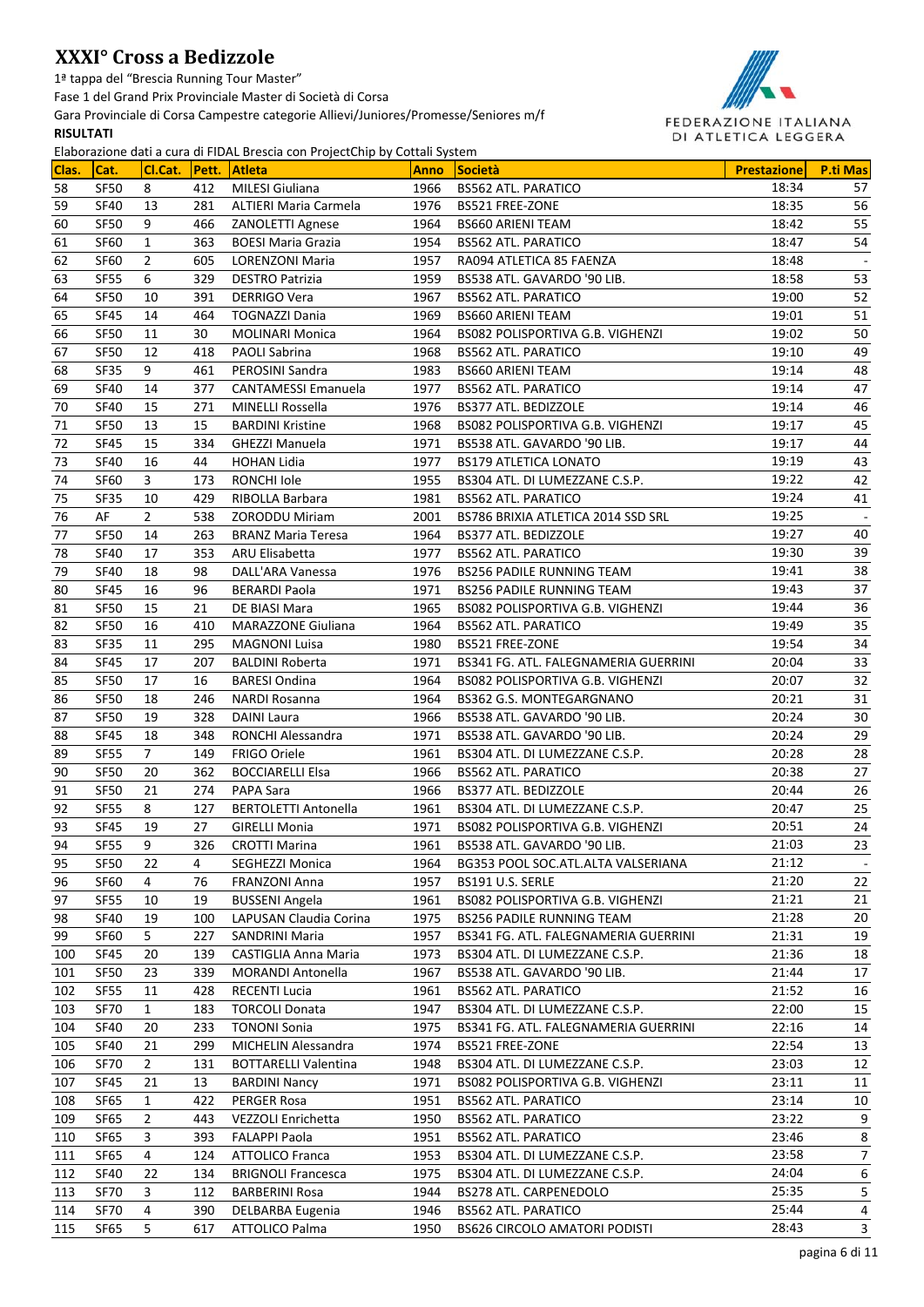1ª tappa del "Brescia Running Tour Master"

Fase 1 del Grand Prix Provinciale Master di Società di Corsa

Gara Provinciale di Corsa Campestre categorie Allievi/Juniores/Promesse/Seniores m/f

### **RISULTATI**



| Clas. | ICat.       | CI.Cat. | <b>Pett.</b> | Liaborazione dati a cui a ui FibAL biescia con Frojectenip by Cottail System<br><b>Atleta</b> | <b>Anno</b> | <b>Società</b>                   | <b>Prestazione</b> | <b>P.ti Mas</b> |
|-------|-------------|---------|--------------|-----------------------------------------------------------------------------------------------|-------------|----------------------------------|--------------------|-----------------|
| 116   | SF55        | 12      | 419          | <b>PAROLETTI Teresa</b>                                                                       | 1960        | <b>BS562 ATL. PARATICO</b>       | 29:47              | 2               |
| 117   | SF60        | 6       | 148          | <b>FALAPPI Antonella</b>                                                                      | 1955        | BS304 ATL. DI LUMEZZANE C.S.P.   | 34:25              | 1               |
|       | <b>SF55</b> |         | 141          | <b>CIOLI Mariuccia</b>                                                                        | 1963        | BS304 ATL. DI LUMEZZANE C.S.P.   | <b>NP</b>          |                 |
|       | <b>SF45</b> |         | 169          | <b>RIVETTI Simona</b>                                                                         | 1972        | BS304 ATL. DI LUMEZZANE C.S.P.   | <b>NP</b>          |                 |
|       | <b>SF35</b> |         | 114          | <b>BERTANI Chiara</b>                                                                         | 1979        | <b>BS278 ATL. CARPENEDOLO</b>    | <b>NP</b>          |                 |
|       | SF40        |         | 272          | <b>MINONI Silvia</b>                                                                          | 1974        | BS377 ATL. BEDIZZOLE             | <b>NP</b>          |                 |
|       | <b>SF60</b> |         | 244          | MINOIA Amalia                                                                                 | 1958        | BS362 G.S. MONTEGARGNANO         | <b>NP</b>          |                 |
|       | SF40        |         | 175          | <b>SCALVINI Katia</b>                                                                         | 1976        | BS304 ATL. DI LUMEZZANE C.S.P.   | <b>NP</b>          |                 |
|       | <b>SF45</b> |         | 440          | <b>UNGARO Chiara</b>                                                                          | 1972        | <b>BS562 ATL, PARATICO</b>       | <b>NP</b>          |                 |
|       | AM.         |         | 367          | <b>BONOMELLI Lorenzo</b>                                                                      | 2001        | <b>BS562 ATL, PARATICO</b>       | <b>NP</b>          |                 |
|       | <b>SF40</b> |         | 20           | <b>CARLETTI Luzminda</b>                                                                      | 1976        | BS082 POLISPORTIVA G.B. VIGHENZI | <b>NP</b>          |                 |
|       | JF          |         | 201          | <b>MANERBA Stella</b>                                                                         | 2000        | BS319 ATL. RODENGO SAIANO MICO   | <b>NP</b>          |                 |
|       | <b>SF55</b> |         | 167          | POLINA Maria                                                                                  | 1959        | BS304 ATL. DI LUMEZZANE C.S.P.   | <b>NP</b>          |                 |
|       |             |         |              |                                                                                               |             |                                  |                    |                 |

|                | <b>Cross km.6 MASTER OVER 50</b> |                |     |                             |      |                                       |       |       |
|----------------|----------------------------------|----------------|-----|-----------------------------|------|---------------------------------------|-------|-------|
| 1              | <b>SM50</b>                      | 1              | 370 | <b>BRESCIANI Giorgio</b>    | 1966 | <b>BS562 ATL. PARATICO</b>            | 20:44 | 253   |
| $\overline{2}$ | SM50                             | $\overline{2}$ | 425 | <b>PREMOLI Marco</b>        | 1966 | <b>BS562 ATL. PARATICO</b>            | 20:46 | 252   |
| 3              | <b>SM50</b>                      | 3              | 369 | <b>BONTEMPI Filippo</b>     | 1964 | <b>BS562 ATL. PARATICO</b>            | 21:09 | 243   |
| 4              | <b>SM50</b>                      | 4              | 485 | ZOBBIO Lionello             | 1968 | BS688 ATLETICA BRESCIA MARATHON       | 21:30 | 239,5 |
| 5              | <b>SM50</b>                      | 5              | 421 | PASINETTI Marco             | 1968 | <b>BS562 ATL. PARATICO</b>            | 21:31 | 238   |
| 6              | <b>SM50</b>                      | 6              | 495 | <b>SCALVINI Lidio</b>       | 1965 | <b>BS757 ATLETICA PONCARALE BORGO</b> | 21:33 | 234   |
| 7              | <b>SM50</b>                      | $\overline{7}$ | 143 | <b>CORSINI Giangiuseppe</b> | 1967 | BS304 ATL. DI LUMEZZANE C.S.P.        | 21:45 | 228   |
| 8              | <b>SM50</b>                      | 8              | 216 | <b>CRESCINI Roberto</b>     | 1967 | BS341 FG. ATL. FALEGNAMERIA GUERRINI  | 21:53 | 226,5 |
| 9              | <b>SM55</b>                      | 1              | 182 | <b>TOMASONI Paolo</b>       | 1963 | BS304 ATL. DI LUMEZZANE C.S.P.        | 22:03 | 222   |
| 10             | <b>SM50</b>                      | 9              | 400 | <b>GATTI Alberto</b>        | 1966 | <b>BS562 ATL. PARATICO</b>            | 22:21 | 217,5 |
| 11             | <b>SM50</b>                      | 10             | 79  | <b>ARRIGHINI Mario</b>      | 1964 | BS243 ATL. REBO GUSSAGO               | 22:25 | 213,5 |
| 12             | <b>SM50</b>                      | 11             | 307 | <b>STEFINI Paolo</b>        | 1966 | BS521 FREE-ZONE                       | 22:35 | 209   |
| 13             | <b>SM55</b>                      | $\overline{2}$ | 293 | LODA Gianangelo             | 1963 | BS521 FREE-ZONE                       | 22:37 | 208   |
| 14             | <b>SM55</b>                      | 3              | 132 | <b>BOTTARELLI Giorgio</b>   | 1960 | BS304 ATL. DI LUMEZZANE C.S.P.        | 22:48 | 206   |
| 15             | <b>SM55</b>                      | 4              | 197 | <b>BELLERI Germano</b>      | 1963 | BS319 ATL. RODENGO SAIANO MICO        | 22:49 | 205   |
| 16             | <b>SM50</b>                      | 12             | 49  | <b>ZANONI Omar</b>          | 1967 | <b>BS179 ATLETICA LONATO</b>          | 22:50 | 204   |
| 17             | <b>SM55</b>                      | 5              | 327 | <b>CUSUMANO Rodolfo</b>     | 1963 | BS538 ATL. GAVARDO '90 LIB.           | 22:53 | 203   |
| 18             | SM60                             | $\mathbf{1}$   | 379 | CICCI Lino                  | 1957 | <b>BS562 ATL. PARATICO</b>            | 22:55 | 202   |
| 19             | <b>SM50</b>                      | 13             | 203 | <b>SPADA Ettore</b>         | 1966 | BS319 ATL. RODENGO SAIANO MICO        | 22:57 | 201   |
| 20             | SM60                             | $\overline{2}$ | 179 | <b>TASSI Pier Alberto</b>   | 1957 | BS304 ATL. DI LUMEZZANE C.S.P.        | 23:00 | 200   |
| 21             | <b>SM50</b>                      | 14             | 32  | OSIO Tiziano                | 1967 | BS082 POLISPORTIVA G.B. VIGHENZI      | 23:03 | 198   |
| 22             | <b>SM50</b>                      | 15             | 146 | <b>DALLERA Guerino</b>      | 1968 | BS304 ATL. DI LUMEZZANE C.S.P.        | 23:05 | 196,5 |
| 23             | <b>SM50</b>                      | 16             | 17  | <b>BERTOLI Gianluca</b>     | 1967 | BS082 POLISPORTIVA G.B. VIGHENZI      | 23:07 | 195   |
| 24             | <b>SM50</b>                      | 17             | 486 | <b>BANDERA Roberto</b>      | 1965 | BS707 RUNNING CAZZAGO SAN MARTINO     | 23:12 | 193   |
| 25             | <b>SM50</b>                      | 18             | 116 | <b>FACCHETTI Fabio</b>      | 1968 | BS278 ATL. CARPENEDOLO                | 23:13 | 191,5 |
| 26             | <b>SM65</b>                      | $\mathbf{1}$   | 171 | <b>RONCHI Guerino</b>       | 1951 | BS304 ATL. DI LUMEZZANE C.S.P.        | 23:18 | 189   |
| 27             | <b>SM55</b>                      | 6              | 455 | <b>BONTEMPI Tiziano</b>     | 1961 | <b>BS660 ARIENI TEAM</b>              | 23:33 | 179,5 |
| 28             | SM60                             | 3              | 185 | <b>ZECCHI Daniele</b>       | 1955 | BS304 ATL. DI LUMEZZANE C.S.P.        | 23:41 | 176   |
| 29             | <b>SM50</b>                      | 19             | 398 | <b>GABRIELI Gian Piero</b>  | 1967 | <b>BS562 ATL. PARATICO</b>            | 23:44 | 174   |
| 30             | <b>SM50</b>                      | 20             | 338 | <b>MICHELI Fabrizio</b>     | 1965 | BS538 ATL. GAVARDO '90 LIB.           | 23:44 | 173   |
| 31             | <b>SM50</b>                      | 21             | 387 | <b>CUNEGATTI Cornelio</b>   | 1967 | <b>BS562 ATL. PARATICO</b>            | 23:46 | 172   |
| 32             | <b>SM50</b>                      | 22             | 78  | <b>ARRIGHINI Marco</b>      | 1965 | BS243 ATL. REBO GUSSAGO               | 23:47 | 171   |
| 33             | <b>SM50</b>                      | 23             | 470 | <b>CAVAGNINI Claudio</b>    | 1965 | BS688 ATLETICA BRESCIA MARATHON       | 23:52 | 169,5 |
| 34             | <b>SM50</b>                      | 24             | 223 | <b>OLIVETTI Roberto</b>     | 1964 | BS341 FG. ATL. FALEGNAMERIA GUERRINI  | 23:54 | 168   |
| 35             | <b>SM50</b>                      | 25             | 236 | <b>ZAMBELLI Claudio</b>     | 1966 | BS341 FG. ATL. FALEGNAMERIA GUERRINI  | 23:56 | 167   |
| 36             | <b>SM55</b>                      | $\overline{7}$ | 77  | <b>GAZZURELLI Ezio</b>      | 1962 | BS202 G.P. S.ANGELA AVIS DESENZANO    | 23:57 | 166   |
| 37             | SM60                             | $\overline{4}$ | 245 | <b>MOGLIA Giacomo</b>       | 1958 | BS362 G.S. MONTEGARGNANO              | 24:00 | 165   |
| 38             | <b>SM65</b>                      | $\overline{2}$ | 184 | <b>VECCHI Valentino</b>     | 1952 | BS304 ATL. DI LUMEZZANE C.S.P.        | 24:04 | 164   |
| 39             | <b>SM50</b>                      | 26             | 38  | <b>VEZZOLA Nicola</b>       | 1964 | BS082 POLISPORTIVA G.B. VIGHENZI      | 24:06 | 161,5 |
| 40             | <b>SM50</b>                      | 27             | 489 | <b>GATTI Mirko</b>          | 1968 | BS707 RUNNING CAZZAGO SAN MARTINO     | 24:10 | 157,5 |
| 41             | <b>SM55</b>                      | 8              | 82  | <b>BONTEMPI Mauro</b>       | 1963 | BS243 ATL. REBO GUSSAGO               | 24:11 | 155,5 |
| 42             | <b>SM55</b>                      | 9              | 372 | <b>CALDARA Claudio</b>      | 1962 | <b>BS562 ATL. PARATICO</b>            | 24:23 | 148,5 |
| 43             | <b>SM50</b>                      | 28             | 12  | <b>ANNI Dario</b>           | 1968 | BS082 POLISPORTIVA G.B. VIGHENZI      | 24:23 | 147   |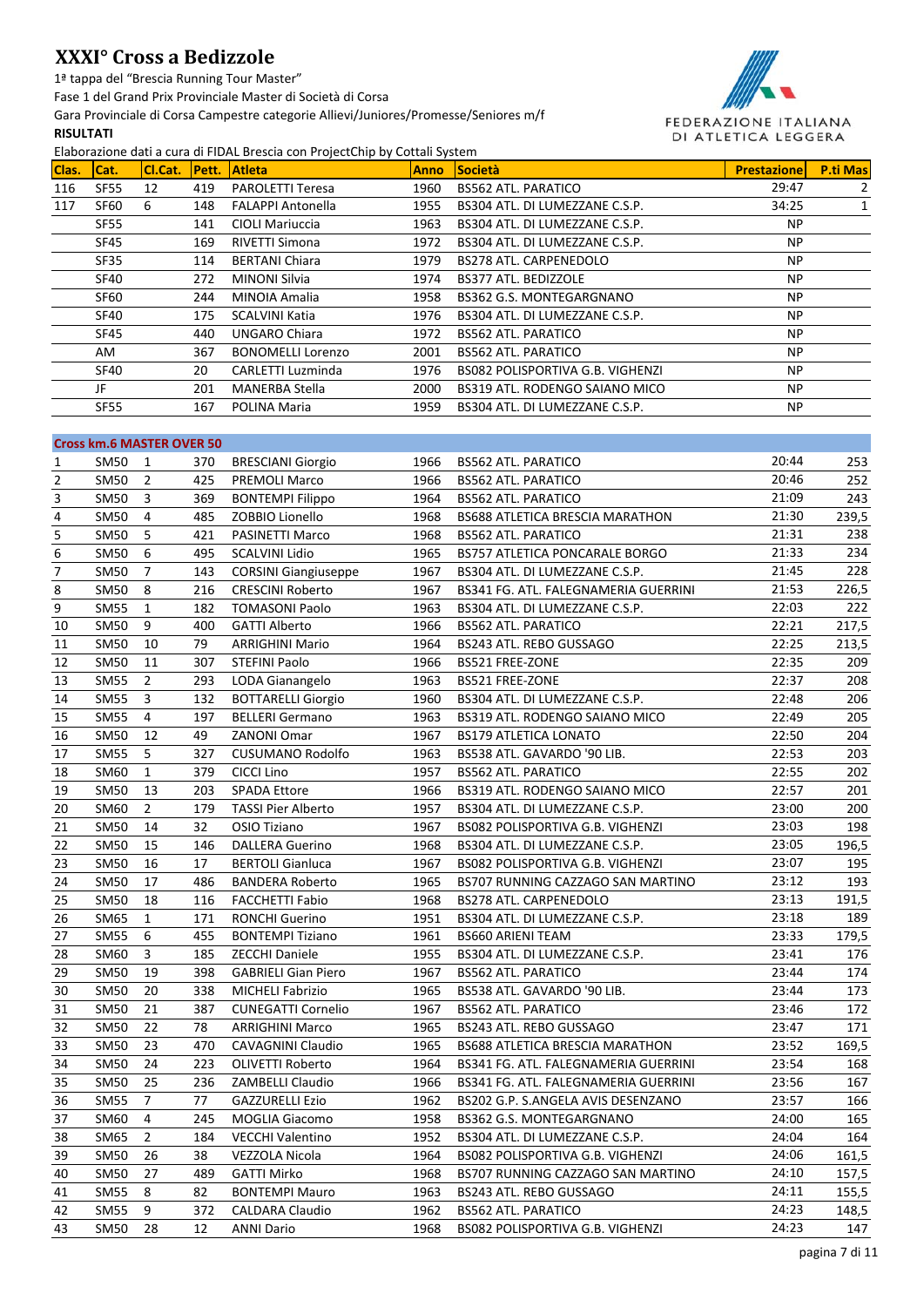1ª tappa del "Brescia Running Tour Master"

Fase 1 del Grand Prix Provinciale Master di Società di Corsa

Gara Provinciale di Corsa Campestre categorie Allievi/Juniores/Promesse/Seniores m/f

### **RISULTATI**



| Clas.    | Cat.                       | Cl.Cat.        | Pett.      | <b>Atleta</b>                           | <b>Anno</b>  | <b>Società</b>                                                 | <b>Prestazione</b> | <b>P.ti Mas</b> |
|----------|----------------------------|----------------|------------|-----------------------------------------|--------------|----------------------------------------------------------------|--------------------|-----------------|
| 44       | <b>SM55</b>                | 10             | 477        | <b>GIUGNO Alessio</b>                   | 1962         | BS688 ATLETICA BRESCIA MARATHON                                | 24:28              | 145             |
| 45       | <b>SM50</b>                | 29             | 286        | <b>CARDINI Marco</b>                    | 1964         | BS521 FREE-ZONE                                                | 24:36              | 138             |
| 46       | SM60                       | 5              | 133        | <b>BOVEGNO Lorenzo</b>                  | 1955         | BS304 ATL. DI LUMEZZANE C.S.P.                                 | 24:41              | 137             |
| 47       | <b>SM55</b>                | 11             | 292        | GIORDANO Riccardo                       | 1963         | BS521 FREE-ZONE                                                | 24:46              | 135             |
| 48       | <b>SM50</b>                | 30             | 151        | <b>GATTA Giovanni</b>                   | 1967         | BS304 ATL. DI LUMEZZANE C.S.P.                                 | 25:00              | 131             |
| 49       | <b>SM50</b>                | 31             | 278        | <b>MORA Paolo</b>                       | 1968         | <b>BS465 NEW ATHLETICS SULZANO</b>                             | 25:03              | 130             |
| 50       | SM60                       | 6              | 29         | <b>MAGGI Sergio</b>                     | 1956         | BS082 POLISPORTIVA G.B. VIGHENZI                               | 25:07              | 129             |
| 51       | SM65                       | 3              | 22         | FACCHINETTI Amedeo                      | 1953         | BS082 POLISPORTIVA G.B. VIGHENZI                               | 25:09              | 128             |
| 52       | <b>SM50</b>                | 32             | 37         | <b>TOBANELLI Emilio</b>                 | 1965         | BS082 POLISPORTIVA G.B. VIGHENZI                               | 25:10              | 127             |
| 53       | <b>SM50</b>                | 33             | 122        | ZADRA Roberto                           | 1965         | <b>BS278 ATL. CARPENEDOLO</b>                                  | 25:11              | 126             |
| 54       | <b>SM55</b>                | 12             | 603        | PINTORI Giovanni                        | 1963         | LU101 ATL. MASSAROSA AMICI D.MARCIA                            | 25:20              |                 |
| 55       | <b>SM55</b>                | 13             | 332        | GALEAZZI Massimo                        | 1963         | BS538 ATL. GAVARDO '90 LIB.                                    | 25:21              | 124             |
| 56       | <b>SM50</b>                | 34             | 447        | <b>BENIGNO Massimo</b>                  | 1965         | <b>BS607 ATL. POMPIANO</b>                                     | 25:21              | 123             |
| 57       | <b>SM55</b>                | 14             | 238        | <b>BETTINI Osvaldo</b>                  | 1960         | BS362 G.S. MONTEGARGNANO                                       | 25:22              | 122             |
| 58       | <b>SM55</b>                | 15             | 382        | <b>CORNA Romano</b>                     | 1959         | <b>BS562 ATL. PARATICO</b>                                     | 25:23              | 121             |
| 59       | <b>SM50</b>                | 35             | 481        | <b>MERIS Marco</b>                      | 1968         | BS688 ATLETICA BRESCIA MARATHON                                | 25:23              | 120             |
| 60       | <b>SM50</b>                | 36             | 84         | <b>COMINELLI Carlo</b>                  | 1967         | BS243 ATL. REBO GUSSAGO                                        | 25:26              | 119             |
| 61       | <b>SM60</b>                | $\overline{7}$ | 337        | <b>MASSARDI Tiziano</b>                 | 1958         | BS538 ATL. GAVARDO '90 LIB.                                    | 25:27              | 118             |
| 62       | SM65                       | 4              | 392        | <b>DONADONI Livio</b>                   | 1949         | <b>BS562 ATL. PARATICO</b>                                     | 25:29              | 117             |
| 63       | <b>SM50</b>                | 37             | 234        | <b>TRECCANI Dario Silvano</b>           | 1964         | BS341 FG. ATL. FALEGNAMERIA GUERRINI                           | 25:31              | 116             |
| 64       | <b>SM55</b>                | 16             | 323        | <b>CHINI Silvio</b>                     | 1963         | BS538 ATL. GAVARDO '90 LIB.                                    | 25:35              | 115             |
| 65       | <b>SM60</b>                | 8              | 26         | <b>GHIDETTI Angelo</b>                  | 1956         | BS082 POLISPORTIVA G.B. VIGHENZI                               | 25:38              | 114             |
| 66       | <b>SM50</b>                | 38             | 217        | <b>FIORINA Stefano</b>                  | 1966         | BS341 FG. ATL. FALEGNAMERIA GUERRINI                           | 25:40              | 113             |
| 67       | SM65                       | 5              | 357        | <b>BARONI Antonio</b>                   | 1952         | <b>BS562 ATL. PARATICO</b>                                     | 25:40              | 112             |
| 68       | <b>SM55</b>                | 17             | 383        | <b>CORTESE Giorgio</b>                  | 1960         | <b>BS562 ATL. PARATICO</b>                                     | 25:42              | 111             |
| 69       | <b>SM50</b>                | 39             | 297        | <b>MATTANZA Claudio</b>                 | 1966         | BS521 FREE-ZONE                                                | 25:43              | 110             |
| 70       | <b>SM50</b>                | 40             | 394        | <b>FILIPPI Olivo</b>                    | 1964         | <b>BS562 ATL. PARATICO</b>                                     | 25:46              | 109             |
| 71       | <b>SM55</b>                | 18             | 411        | <b>MARTINELLI Gerardino</b>             | 1961         | <b>BS562 ATL. PARATICO</b>                                     | 25:53              | 108             |
| 72       | <b>SM50</b>                | 41             | 618        | SCHIOPPETTI Giuliano                    | 1966         | <b>BS465 NEW ATHLETICS SULZANO</b>                             | 25:57              | 107             |
| 73       | <b>SM55</b>                | 19             | 627        | <b>PAROLI Ercole</b>                    | 1963         | BS521 FREE-ZONE                                                | 25:58              | 106             |
| 74       | SM60                       | 9              | 402        | <b>GHIRARDI Pierluigi</b>               | 1956         | <b>BS562 ATL. PARATICO</b>                                     | 26:03              | 104             |
| 75       | <b>SM50</b>                | 42             | 188        | <b>CARAMATTI Giovanni</b>               | 1967         | BS316 G.P. ORZIVECCHI                                          | 26:06              | 103             |
| 76       | <b>SM55</b>                | 20             | 242        | LIGASACCHI Gianmaria                    | 1962         | BS362 G.S. MONTEGARGNANO                                       | 26:13              | 101             |
| 77       | SM65                       | 6              | 162        | NOZZA Andrea                            | 1949         | BS304 ATL. DI LUMEZZANE C.S.P.                                 | 26:14              | 100             |
| 78       | <b>SM50</b>                | 43             | 115        | <b>FABBI Massimo</b>                    | 1965         | BS278 ATL. CARPENEDOLO                                         | 26:16              | 99              |
| 79       | <b>SM50</b>                | 44             | 445        | ZERBINI Roberto                         | 1968         | <b>BS562 ATL. PARATICO</b>                                     | 26:19              | 98              |
| 80       | SM60                       | 10             | 482        | <b>MOMETTI Maurizio</b>                 | 1958         | BS688 ATLETICA BRESCIA MARATHON                                | 26:24              | 97              |
| 81       | <b>SM50</b>                | 45             | 294        | LOVO Antonio                            | 1968         | BS521 FREE-ZONE                                                | 26:26              | 95,5            |
| 82       | <b>SM50</b>                | 46             | 453        | <b>BERTOLONI Giuseppe</b>               | 1967         | <b>BS660 ARIENI TEAM</b>                                       | 26:28              | 94              |
| 83       | <b>SM50</b>                | 47             | 266        | <b>COMINELLI Riccardo</b>               | 1966         | BS377 ATL. BEDIZZOLE                                           | 26:33              | 91              |
| 84       | <b>SM60</b>                | 11             | 366        | <b>BONO Lodovico</b>                    | 1956         | <b>BS562 ATL. PARATICO</b>                                     | 26:36              | 90              |
| 85       | SM60                       | 12             | 380        | <b>CLEMENTI Gianpietro</b>              | 1958         | <b>BS562 ATL. PARATICO</b>                                     | 26:37              | 89              |
| 86       | <b>SM70</b>                | 1              | 624        | LAZZARONI Stefano                       | 1948         | BS304 ATL. DI LUMEZZANE C.S.P.                                 | 26:43              | 88              |
| 87       | <b>SM50</b>                | 48             | 352        | <b>ALBERTINELLI Fabio</b>               | 1967         | <b>BS562 ATL. PARATICO</b>                                     | 26:44              | 87              |
| 88       | <b>SM55</b>                | 21             | 417        | PAGNONI Fulvio                          | 1962         | <b>BS562 ATL. PARATICO</b>                                     | 26:47              | 86              |
| 89       | <b>SM55</b>                | 22             | 322        | <b>BRIZI Napoleone</b>                  | 1963         | BS538 ATL. GAVARDO '90 LIB.                                    | 26:49              | 85              |
| 90       | <b>SM55</b>                | 23             | 230        | <b>SERANA Sergio</b>                    | 1962         | BS341 FG. ATL. FALEGNAMERIA GUERRINI                           | 26:51              | 84              |
| 91       | <b>SM60</b>                | 13             | 375        | CAMPANA Giovanni                        | 1955         | <b>BS562 ATL. PARATICO</b>                                     | 26:51<br>26:52     | 83<br>82        |
| 92       | <b>SM65</b>                | 7              | 388        | D'ALESSANDRIA Paolo                     | 1951         | <b>BS562 ATL. PARATICO</b>                                     | 26:53              |                 |
| 93<br>94 | <b>SM55</b><br><b>SM55</b> | 24             | 360<br>491 | <b>BERTOLDI Claudio</b>                 | 1959<br>1961 | <b>BS562 ATL. PARATICO</b>                                     | 26:54              | 81              |
|          |                            | 25             |            | RAMPINELLI Alberto                      |              | BS707 RUNNING CAZZAGO SAN MARTINO                              |                    | 80              |
| 95       | SM <sub>55</sub>           | 26             | 36<br>18   | <b>STUCCHI Patrizio</b>                 | 1963<br>1964 | BS082 POLISPORTIVA G.B. VIGHENZI                               | 26:57<br>27:03     | 79              |
| 96<br>97 | SM <sub>50</sub>           | 49<br>14       | 97         | <b>BONATI Tiziano</b><br>CAVAGNA Ilario | 1957         | BS082 POLISPORTIVA G.B. VIGHENZI                               | 27:12              | 78<br>$77$      |
| 98       | SM60<br>SM60               | 15             | 441        | <b>UNGARO Angelo</b>                    | 1956         | <b>BS256 PADILE RUNNING TEAM</b><br><b>BS562 ATL. PARATICO</b> | 27:14              | 76              |
| 99       | SM65                       | 8              | 260        | ZANARDELLI Carlo                        | 1953         | BS364 G.S. ATL. REZZATO                                        | 27:14              | 75              |
| 100      | <b>SM50</b>                | 50             | 206        | <b>AVALLONE Antonio</b>                 | 1964         | BS341 FG. ATL. FALEGNAMERIA GUERRINI                           | 27:14              | 74              |
| 101      | SM60                       | 16             | 317        | <b>TEDOLDI Mauro</b>                    | 1956         | <b>BS535 RUNNING &amp; ADVENTURE</b>                           | 27:16              | 73              |
|          |                            |                |            |                                         |              |                                                                |                    |                 |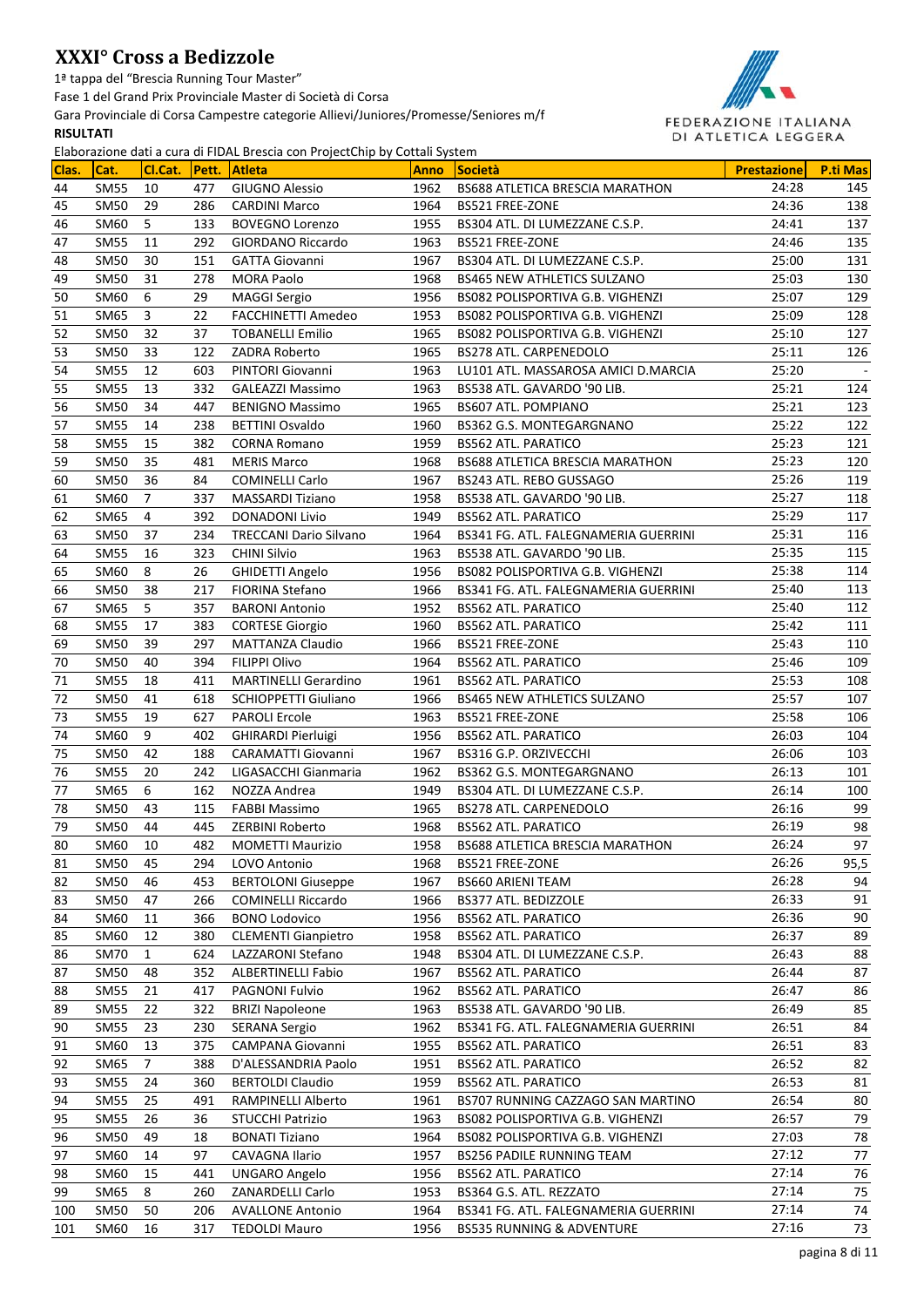1ª tappa del "Brescia Running Tour Master"

Fase 1 del Grand Prix Provinciale Master di Società di Corsa

Gara Provinciale di Corsa Campestre categorie Allievi/Juniores/Promesse/Seniores m/f

### **RISULTATI**



| 27:24<br>102<br>SM60<br>17<br>25<br><b>GALLI Maurizio</b><br>1957<br>BS082 POLISPORTIVA G.B. VIGHENZI<br>72<br><b>SM70</b><br>$\overline{2}$<br>158<br>1945<br>27:29<br>70<br>103<br>LOMBARDO Giuseppe<br>BS304 ATL. DI LUMEZZANE C.S.P.<br>27:30<br>69<br>1952<br>104<br>SM65<br>9<br>105<br><b>BIANCHETTI Pierino</b><br>BS274 G.P. PELLEGRINELLI<br><b>SM50</b><br>623<br>1965<br>27:31<br>68<br>105<br>51<br><b>GARDANA Claudio</b><br>BS521 FREE-ZONE<br>1953<br>67<br>106<br><b>SM65</b><br>10<br>164<br>BS304 ATL. DI LUMEZZANE C.S.P.<br>27:36<br>PASINA Adalberto<br>65<br>1959<br>27:46<br>107<br><b>SM55</b><br>27<br>222<br>BS341 FG. ATL. FALEGNAMERIA GUERRINI<br><b>MILANI Giuseppe</b><br>1957<br>64<br>108<br><b>SM60</b><br>261<br>27:50<br>18<br>ABENI Roberto<br>BS377 ATL. BEDIZZOLE<br>63<br>27:54<br>109<br><b>SM60</b><br>19<br>155<br>1954<br>BS304 ATL. DI LUMEZZANE C.S.P.<br>LIGAROTTI Luciano<br>59<br>1966<br>28:05<br>110<br><b>SM50</b><br>52<br>205<br>BS341 FG. ATL. FALEGNAMERIA GUERRINI<br><b>ANATALONI Dario</b><br>58<br>1962<br>111<br><b>SM55</b><br>28<br>209<br>28:08<br><b>BERTA Bruno</b><br>BS341 FG. ATL. FALEGNAMERIA GUERRINI<br><b>SM50</b><br>53<br>567<br>1964<br>28:10<br>56,5<br>112<br><b>LODA Cesare</b><br><b>BS797 STRALENO</b><br>29<br>102<br>1961<br>55<br>113<br><b>SM55</b><br><b>PARTH Giuseppe</b><br>28:12<br><b>BS256 PADILE RUNNING TEAM</b><br>54<br>120<br>1961<br>28:22<br>114<br><b>SM55</b><br>30<br>BS278 ATL. CARPENEDOLO<br>RADICI Oliviero<br>53<br>1962<br>28:24<br>115<br><b>SM55</b><br>31<br>160<br><b>MARINI Pietro</b><br>BS304 ATL. DI LUMEZZANE C.S.P.<br>51<br>20<br>89<br>1955<br>116<br><b>SM60</b><br>28:31<br><b>REBOLDI Francesco</b><br>BS243 ATL. REBO GUSSAGO<br>49<br>1961<br>28:37<br>117<br><b>SM55</b><br>32<br>243<br><b>MANINI Mauro</b><br>BS362 G.S. MONTEGARGNANO<br>355<br>1960<br>28:40<br>48<br>118<br><b>SM55</b><br>33<br><b>BAITELLI Angelo</b><br><b>BS562 ATL. PARATICO</b><br><b>SM55</b><br>34<br>267<br>1961<br>47<br>119<br><b>COMPAGNONI Donato</b><br>BS377 ATL. BEDIZZOLE<br>28:46<br>45<br>21<br>416<br>1958<br>28:49<br>120<br><b>SM60</b><br><b>ORLANDI Giovanni</b><br><b>BS562 ATL. PARATICO</b><br>3<br>336<br>44<br>121<br><b>SM70</b><br>GOFFI Bernardo<br>1945<br>BS538 ATL. GAVARDO '90 LIB.<br>28:50<br>43<br>384<br>1966<br>28:50<br>122<br><b>SM50</b><br>54<br><b>CORVI Pierangelo</b><br><b>BS562 ATL. PARATICO</b><br>1953<br>28:51<br>42<br>123<br>11<br>365<br>SM65<br><b>BONASSI Luciano</b><br><b>BS562 ATL. PARATICO</b><br>35<br>1961<br>41<br>124<br><b>SM55</b><br>434<br><b>BS562 ATL. PARATICO</b><br>28:52<br><b>TENGATTINI Ezio</b><br>40<br>125<br>55<br>212<br>1967<br>BS341 FG. ATL. FALEGNAMERIA GUERRINI<br>28:59<br><b>SM50</b><br><b>BOLDORI Maurizio</b><br>126<br>22<br>496<br><b>BAZZANI Aldo</b><br>1958<br>29:00<br>39<br><b>SM60</b><br>BS769 LIBERTAS VALLESABBIA<br>38<br>56<br>1966<br>127<br><b>SM50</b><br>215<br><b>COPPI Giovanni</b><br>BS341 FG. ATL. FALEGNAMERIA GUERRINI<br>29:06<br>37<br>1955<br>29:07<br>128<br><b>SM60</b><br>23<br>220<br>LO CICERO Renato<br>BS341 FG. ATL. FALEGNAMERIA GUERRINI<br>29:08<br>36<br>1966<br>129<br><b>SM50</b><br>57<br>186<br>BS316 G.P. ORZIVECCHI<br>ARINI Angelo<br>35<br>161<br>1955<br>130<br><b>SM60</b><br>24<br><b>MONTINI Elio</b><br>BS304 ATL. DI LUMEZZANE C.S.P.<br>29:09<br><b>SM70</b><br>1948<br>29:09<br>34<br>131<br>4<br>111<br><b>BANDERA Avio</b><br>BS278 ATL. CARPENEDOLO<br>132<br>228<br>1955<br>31<br>SM60<br>25<br><b>SCARONI Angelo</b><br>BS341 FG. ATL. FALEGNAMERIA GUERRINI<br>29:24<br>30<br>1956<br>29:28<br>133<br><b>SM60</b><br>26<br>471<br><b>DELMENICO Giovanni</b><br>BS688 ATLETICA BRESCIA MARATHON<br>29<br>29:29<br>134<br><b>SM75</b><br>609<br><b>BODEI Ennio</b><br>1943<br>BS191 U.S. SERLE<br>1<br>34<br>28<br>135<br>SBROFATTI Tiziano Osval<br>1958<br>BS082 POLISPORTIVA G.B. VIGHENZI<br>29:29<br>SM60<br>27<br>27<br>29:36<br>478<br>1962<br>136<br>SM55<br>36<br><b>KARAWE TANTRIGE Mervyn</b><br>BS688 ATLETICA BRESCIA MARATHON<br>29:45<br>26<br>137<br><b>SM75</b><br>$\overline{2}$<br>432<br><b>SPANU Gregorio</b><br>1943<br><b>BS562 ATL. PARATICO</b><br>24<br>138<br>SM60<br>28<br>458<br>1956<br>29:49<br>FERLIGA Giovanni<br><b>BS660 ARIENI TEAM</b><br>29:54<br>23<br>139<br><b>SM65</b><br>12<br><b>ZANONI Walter</b><br>1952<br>BS377 ATL. BEDIZZOLE<br>275<br>22<br>140<br><b>SM50</b><br>58<br>290<br><b>FORMENTI Giuseppe</b><br>1966<br>BS521 FREE-ZONE<br>30:11<br>19<br><b>SM65</b><br>13<br>225<br>POZZI Severo<br>1952<br>BS341 FG. ATL. FALEGNAMERIA GUERRINI<br>30:33<br>141<br>30:38<br>18<br>1950<br>142<br>SM65<br>14<br>415<br><b>ORLANDI Maurizio</b><br><b>BS562 ATL. PARATICO</b><br>1953<br>30:45<br>17<br>143<br>SM65<br>15<br>113<br><b>BARONCHELLI Ferdinando</b><br><b>BS278 ATL. CARPENEDOLO</b><br><b>SM55</b><br>310<br>1961<br>30:49<br>16<br>144<br>37<br><b>ZANFORLIN Maurizio</b><br>BS521 FREE-ZONE<br>16<br>140<br>1949<br>31:17<br>15<br>145<br>SM65<br><b>CERETTI Francesco</b><br>BS304 ATL. DI LUMEZZANE C.S.P.<br><b>SM70</b><br>5<br>319<br>1948<br>31:35<br>14<br>146<br><b>AGOSTI Franco</b><br>BS538 ATL. GAVARDO '90 LIB.<br>12<br>147<br>29<br>229<br>1957<br>BS341 FG. ATL. FALEGNAMERIA GUERRINI<br>31:40<br>SM60<br><b>SCROFFI Renato</b><br>$\overline{7}$<br>31:50<br>38<br>1963<br>148<br>SM <sub>55</sub><br><b>GANDINI Mario</b><br>BG689 A.S.D. ATLETICA SARNICO<br>1961<br>149<br>SM <sub>55</sub><br>39<br>187<br><b>BASSI Piervincenzo</b><br>BS316 G.P. ORZIVECCHI<br>32:11<br>8<br>32:36<br>7<br>1951<br>BS304 ATL. DI LUMEZZANE C.S.P.<br>150<br>SM65<br>17<br>142<br><b>COMINCIOLI Roberto</b><br>32:49<br>151<br><b>SM75</b><br>3<br>118<br>1943<br>BS278 ATL. CARPENEDOLO<br>6<br><b>FIORINI Gianbattista</b><br>152<br>SM60<br>30<br>235<br>1954<br>BS341 FG. ATL. FALEGNAMERIA GUERRINI<br>33:05<br>5<br><b>VOLTOLINI Rino</b><br>34:13<br>4<br>153<br><b>SM80</b><br><b>DUINA Vittorio</b><br>1938<br>BS304 ATL. DI LUMEZZANE C.S.P.<br>$\mathbf{1}$<br>147<br>154<br><b>SM70</b><br>1946<br>34:58<br>3<br>6<br>265<br><b>CARLESCHI Renzo</b><br>BS377 ATL. BEDIZZOLE<br>38:13<br>2<br>155<br><b>VENTO Vito</b><br>1936<br>BS243 ATL. REBO GUSSAGO<br>SM80<br>2<br>94<br>41:28<br>156<br><b>SM75</b><br>1939<br>4<br>248<br>PINI Andrea<br>BS362 G.S. MONTEGARGNANO<br>$\mathbf{1}$<br>1954<br>SM60<br>191<br><b>FIZZARDI Renato</b><br>BS316 G.P. ORZIVECCHI<br>Rit<br><b>SM55</b><br>249<br>1960<br>NP.<br>QUAGLIOTTO Roberto<br>BS362 G.S. MONTEGARGNANO<br>1963<br>NP.<br><b>SM55</b><br>178<br><b>SENECI Sergio</b><br>BS304 ATL. DI LUMEZZANE C.S.P. | Clas. | Cat. | Cl.Cat. | Pett. | Envolutions dan a cara annone brescia commojectemp by cottan system.<br>Atleta | <b>Anno</b> | <b>Società</b> | <b>Prestazione</b> | <b>P.ti Mas</b> |
|---------------------------------------------------------------------------------------------------------------------------------------------------------------------------------------------------------------------------------------------------------------------------------------------------------------------------------------------------------------------------------------------------------------------------------------------------------------------------------------------------------------------------------------------------------------------------------------------------------------------------------------------------------------------------------------------------------------------------------------------------------------------------------------------------------------------------------------------------------------------------------------------------------------------------------------------------------------------------------------------------------------------------------------------------------------------------------------------------------------------------------------------------------------------------------------------------------------------------------------------------------------------------------------------------------------------------------------------------------------------------------------------------------------------------------------------------------------------------------------------------------------------------------------------------------------------------------------------------------------------------------------------------------------------------------------------------------------------------------------------------------------------------------------------------------------------------------------------------------------------------------------------------------------------------------------------------------------------------------------------------------------------------------------------------------------------------------------------------------------------------------------------------------------------------------------------------------------------------------------------------------------------------------------------------------------------------------------------------------------------------------------------------------------------------------------------------------------------------------------------------------------------------------------------------------------------------------------------------------------------------------------------------------------------------------------------------------------------------------------------------------------------------------------------------------------------------------------------------------------------------------------------------------------------------------------------------------------------------------------------------------------------------------------------------------------------------------------------------------------------------------------------------------------------------------------------------------------------------------------------------------------------------------------------------------------------------------------------------------------------------------------------------------------------------------------------------------------------------------------------------------------------------------------------------------------------------------------------------------------------------------------------------------------------------------------------------------------------------------------------------------------------------------------------------------------------------------------------------------------------------------------------------------------------------------------------------------------------------------------------------------------------------------------------------------------------------------------------------------------------------------------------------------------------------------------------------------------------------------------------------------------------------------------------------------------------------------------------------------------------------------------------------------------------------------------------------------------------------------------------------------------------------------------------------------------------------------------------------------------------------------------------------------------------------------------------------------------------------------------------------------------------------------------------------------------------------------------------------------------------------------------------------------------------------------------------------------------------------------------------------------------------------------------------------------------------------------------------------------------------------------------------------------------------------------------------------------------------------------------------------------------------------------------------------------------------------------------------------------------------------------------------------------------------------------------------------------------------------------------------------------------------------------------------------------------------------------------------------------------------------------------------------------------------------------------------------------------------------------------------------------------------------------------------------------------------------------------------------------------------------------------------------------------------------------------------------------------------------------------------------------------------------------------------------------------------------------------------------------------------------------------------------------------------------------------------------------------------------------------------------------------------------------------------------------------------------------------------------------------------------------------------------------------------------------------------------------------------------------------------------------------------------------------------------------------------------------------------------------------------------------------------------------------------------------------------------------------------|-------|------|---------|-------|--------------------------------------------------------------------------------|-------------|----------------|--------------------|-----------------|
|                                                                                                                                                                                                                                                                                                                                                                                                                                                                                                                                                                                                                                                                                                                                                                                                                                                                                                                                                                                                                                                                                                                                                                                                                                                                                                                                                                                                                                                                                                                                                                                                                                                                                                                                                                                                                                                                                                                                                                                                                                                                                                                                                                                                                                                                                                                                                                                                                                                                                                                                                                                                                                                                                                                                                                                                                                                                                                                                                                                                                                                                                                                                                                                                                                                                                                                                                                                                                                                                                                                                                                                                                                                                                                                                                                                                                                                                                                                                                                                                                                                                                                                                                                                                                                                                                                                                                                                                                                                                                                                                                                                                                                                                                                                                                                                                                                                                                                                                                                                                                                                                                                                                                                                                                                                                                                                                                                                                                                                                                                                                                                                                                                                                                                                                                                                                                                                                                                                                                                                                                                                                                                                                                                                                                                                                                                                                                                                                                                                                                                                                                                                                                                                                                                                     |       |      |         |       |                                                                                |             |                |                    |                 |
|                                                                                                                                                                                                                                                                                                                                                                                                                                                                                                                                                                                                                                                                                                                                                                                                                                                                                                                                                                                                                                                                                                                                                                                                                                                                                                                                                                                                                                                                                                                                                                                                                                                                                                                                                                                                                                                                                                                                                                                                                                                                                                                                                                                                                                                                                                                                                                                                                                                                                                                                                                                                                                                                                                                                                                                                                                                                                                                                                                                                                                                                                                                                                                                                                                                                                                                                                                                                                                                                                                                                                                                                                                                                                                                                                                                                                                                                                                                                                                                                                                                                                                                                                                                                                                                                                                                                                                                                                                                                                                                                                                                                                                                                                                                                                                                                                                                                                                                                                                                                                                                                                                                                                                                                                                                                                                                                                                                                                                                                                                                                                                                                                                                                                                                                                                                                                                                                                                                                                                                                                                                                                                                                                                                                                                                                                                                                                                                                                                                                                                                                                                                                                                                                                                                     |       |      |         |       |                                                                                |             |                |                    |                 |
|                                                                                                                                                                                                                                                                                                                                                                                                                                                                                                                                                                                                                                                                                                                                                                                                                                                                                                                                                                                                                                                                                                                                                                                                                                                                                                                                                                                                                                                                                                                                                                                                                                                                                                                                                                                                                                                                                                                                                                                                                                                                                                                                                                                                                                                                                                                                                                                                                                                                                                                                                                                                                                                                                                                                                                                                                                                                                                                                                                                                                                                                                                                                                                                                                                                                                                                                                                                                                                                                                                                                                                                                                                                                                                                                                                                                                                                                                                                                                                                                                                                                                                                                                                                                                                                                                                                                                                                                                                                                                                                                                                                                                                                                                                                                                                                                                                                                                                                                                                                                                                                                                                                                                                                                                                                                                                                                                                                                                                                                                                                                                                                                                                                                                                                                                                                                                                                                                                                                                                                                                                                                                                                                                                                                                                                                                                                                                                                                                                                                                                                                                                                                                                                                                                                     |       |      |         |       |                                                                                |             |                |                    |                 |
|                                                                                                                                                                                                                                                                                                                                                                                                                                                                                                                                                                                                                                                                                                                                                                                                                                                                                                                                                                                                                                                                                                                                                                                                                                                                                                                                                                                                                                                                                                                                                                                                                                                                                                                                                                                                                                                                                                                                                                                                                                                                                                                                                                                                                                                                                                                                                                                                                                                                                                                                                                                                                                                                                                                                                                                                                                                                                                                                                                                                                                                                                                                                                                                                                                                                                                                                                                                                                                                                                                                                                                                                                                                                                                                                                                                                                                                                                                                                                                                                                                                                                                                                                                                                                                                                                                                                                                                                                                                                                                                                                                                                                                                                                                                                                                                                                                                                                                                                                                                                                                                                                                                                                                                                                                                                                                                                                                                                                                                                                                                                                                                                                                                                                                                                                                                                                                                                                                                                                                                                                                                                                                                                                                                                                                                                                                                                                                                                                                                                                                                                                                                                                                                                                                                     |       |      |         |       |                                                                                |             |                |                    |                 |
|                                                                                                                                                                                                                                                                                                                                                                                                                                                                                                                                                                                                                                                                                                                                                                                                                                                                                                                                                                                                                                                                                                                                                                                                                                                                                                                                                                                                                                                                                                                                                                                                                                                                                                                                                                                                                                                                                                                                                                                                                                                                                                                                                                                                                                                                                                                                                                                                                                                                                                                                                                                                                                                                                                                                                                                                                                                                                                                                                                                                                                                                                                                                                                                                                                                                                                                                                                                                                                                                                                                                                                                                                                                                                                                                                                                                                                                                                                                                                                                                                                                                                                                                                                                                                                                                                                                                                                                                                                                                                                                                                                                                                                                                                                                                                                                                                                                                                                                                                                                                                                                                                                                                                                                                                                                                                                                                                                                                                                                                                                                                                                                                                                                                                                                                                                                                                                                                                                                                                                                                                                                                                                                                                                                                                                                                                                                                                                                                                                                                                                                                                                                                                                                                                                                     |       |      |         |       |                                                                                |             |                |                    |                 |
|                                                                                                                                                                                                                                                                                                                                                                                                                                                                                                                                                                                                                                                                                                                                                                                                                                                                                                                                                                                                                                                                                                                                                                                                                                                                                                                                                                                                                                                                                                                                                                                                                                                                                                                                                                                                                                                                                                                                                                                                                                                                                                                                                                                                                                                                                                                                                                                                                                                                                                                                                                                                                                                                                                                                                                                                                                                                                                                                                                                                                                                                                                                                                                                                                                                                                                                                                                                                                                                                                                                                                                                                                                                                                                                                                                                                                                                                                                                                                                                                                                                                                                                                                                                                                                                                                                                                                                                                                                                                                                                                                                                                                                                                                                                                                                                                                                                                                                                                                                                                                                                                                                                                                                                                                                                                                                                                                                                                                                                                                                                                                                                                                                                                                                                                                                                                                                                                                                                                                                                                                                                                                                                                                                                                                                                                                                                                                                                                                                                                                                                                                                                                                                                                                                                     |       |      |         |       |                                                                                |             |                |                    |                 |
|                                                                                                                                                                                                                                                                                                                                                                                                                                                                                                                                                                                                                                                                                                                                                                                                                                                                                                                                                                                                                                                                                                                                                                                                                                                                                                                                                                                                                                                                                                                                                                                                                                                                                                                                                                                                                                                                                                                                                                                                                                                                                                                                                                                                                                                                                                                                                                                                                                                                                                                                                                                                                                                                                                                                                                                                                                                                                                                                                                                                                                                                                                                                                                                                                                                                                                                                                                                                                                                                                                                                                                                                                                                                                                                                                                                                                                                                                                                                                                                                                                                                                                                                                                                                                                                                                                                                                                                                                                                                                                                                                                                                                                                                                                                                                                                                                                                                                                                                                                                                                                                                                                                                                                                                                                                                                                                                                                                                                                                                                                                                                                                                                                                                                                                                                                                                                                                                                                                                                                                                                                                                                                                                                                                                                                                                                                                                                                                                                                                                                                                                                                                                                                                                                                                     |       |      |         |       |                                                                                |             |                |                    |                 |
|                                                                                                                                                                                                                                                                                                                                                                                                                                                                                                                                                                                                                                                                                                                                                                                                                                                                                                                                                                                                                                                                                                                                                                                                                                                                                                                                                                                                                                                                                                                                                                                                                                                                                                                                                                                                                                                                                                                                                                                                                                                                                                                                                                                                                                                                                                                                                                                                                                                                                                                                                                                                                                                                                                                                                                                                                                                                                                                                                                                                                                                                                                                                                                                                                                                                                                                                                                                                                                                                                                                                                                                                                                                                                                                                                                                                                                                                                                                                                                                                                                                                                                                                                                                                                                                                                                                                                                                                                                                                                                                                                                                                                                                                                                                                                                                                                                                                                                                                                                                                                                                                                                                                                                                                                                                                                                                                                                                                                                                                                                                                                                                                                                                                                                                                                                                                                                                                                                                                                                                                                                                                                                                                                                                                                                                                                                                                                                                                                                                                                                                                                                                                                                                                                                                     |       |      |         |       |                                                                                |             |                |                    |                 |
|                                                                                                                                                                                                                                                                                                                                                                                                                                                                                                                                                                                                                                                                                                                                                                                                                                                                                                                                                                                                                                                                                                                                                                                                                                                                                                                                                                                                                                                                                                                                                                                                                                                                                                                                                                                                                                                                                                                                                                                                                                                                                                                                                                                                                                                                                                                                                                                                                                                                                                                                                                                                                                                                                                                                                                                                                                                                                                                                                                                                                                                                                                                                                                                                                                                                                                                                                                                                                                                                                                                                                                                                                                                                                                                                                                                                                                                                                                                                                                                                                                                                                                                                                                                                                                                                                                                                                                                                                                                                                                                                                                                                                                                                                                                                                                                                                                                                                                                                                                                                                                                                                                                                                                                                                                                                                                                                                                                                                                                                                                                                                                                                                                                                                                                                                                                                                                                                                                                                                                                                                                                                                                                                                                                                                                                                                                                                                                                                                                                                                                                                                                                                                                                                                                                     |       |      |         |       |                                                                                |             |                |                    |                 |
|                                                                                                                                                                                                                                                                                                                                                                                                                                                                                                                                                                                                                                                                                                                                                                                                                                                                                                                                                                                                                                                                                                                                                                                                                                                                                                                                                                                                                                                                                                                                                                                                                                                                                                                                                                                                                                                                                                                                                                                                                                                                                                                                                                                                                                                                                                                                                                                                                                                                                                                                                                                                                                                                                                                                                                                                                                                                                                                                                                                                                                                                                                                                                                                                                                                                                                                                                                                                                                                                                                                                                                                                                                                                                                                                                                                                                                                                                                                                                                                                                                                                                                                                                                                                                                                                                                                                                                                                                                                                                                                                                                                                                                                                                                                                                                                                                                                                                                                                                                                                                                                                                                                                                                                                                                                                                                                                                                                                                                                                                                                                                                                                                                                                                                                                                                                                                                                                                                                                                                                                                                                                                                                                                                                                                                                                                                                                                                                                                                                                                                                                                                                                                                                                                                                     |       |      |         |       |                                                                                |             |                |                    |                 |
|                                                                                                                                                                                                                                                                                                                                                                                                                                                                                                                                                                                                                                                                                                                                                                                                                                                                                                                                                                                                                                                                                                                                                                                                                                                                                                                                                                                                                                                                                                                                                                                                                                                                                                                                                                                                                                                                                                                                                                                                                                                                                                                                                                                                                                                                                                                                                                                                                                                                                                                                                                                                                                                                                                                                                                                                                                                                                                                                                                                                                                                                                                                                                                                                                                                                                                                                                                                                                                                                                                                                                                                                                                                                                                                                                                                                                                                                                                                                                                                                                                                                                                                                                                                                                                                                                                                                                                                                                                                                                                                                                                                                                                                                                                                                                                                                                                                                                                                                                                                                                                                                                                                                                                                                                                                                                                                                                                                                                                                                                                                                                                                                                                                                                                                                                                                                                                                                                                                                                                                                                                                                                                                                                                                                                                                                                                                                                                                                                                                                                                                                                                                                                                                                                                                     |       |      |         |       |                                                                                |             |                |                    |                 |
|                                                                                                                                                                                                                                                                                                                                                                                                                                                                                                                                                                                                                                                                                                                                                                                                                                                                                                                                                                                                                                                                                                                                                                                                                                                                                                                                                                                                                                                                                                                                                                                                                                                                                                                                                                                                                                                                                                                                                                                                                                                                                                                                                                                                                                                                                                                                                                                                                                                                                                                                                                                                                                                                                                                                                                                                                                                                                                                                                                                                                                                                                                                                                                                                                                                                                                                                                                                                                                                                                                                                                                                                                                                                                                                                                                                                                                                                                                                                                                                                                                                                                                                                                                                                                                                                                                                                                                                                                                                                                                                                                                                                                                                                                                                                                                                                                                                                                                                                                                                                                                                                                                                                                                                                                                                                                                                                                                                                                                                                                                                                                                                                                                                                                                                                                                                                                                                                                                                                                                                                                                                                                                                                                                                                                                                                                                                                                                                                                                                                                                                                                                                                                                                                                                                     |       |      |         |       |                                                                                |             |                |                    |                 |
|                                                                                                                                                                                                                                                                                                                                                                                                                                                                                                                                                                                                                                                                                                                                                                                                                                                                                                                                                                                                                                                                                                                                                                                                                                                                                                                                                                                                                                                                                                                                                                                                                                                                                                                                                                                                                                                                                                                                                                                                                                                                                                                                                                                                                                                                                                                                                                                                                                                                                                                                                                                                                                                                                                                                                                                                                                                                                                                                                                                                                                                                                                                                                                                                                                                                                                                                                                                                                                                                                                                                                                                                                                                                                                                                                                                                                                                                                                                                                                                                                                                                                                                                                                                                                                                                                                                                                                                                                                                                                                                                                                                                                                                                                                                                                                                                                                                                                                                                                                                                                                                                                                                                                                                                                                                                                                                                                                                                                                                                                                                                                                                                                                                                                                                                                                                                                                                                                                                                                                                                                                                                                                                                                                                                                                                                                                                                                                                                                                                                                                                                                                                                                                                                                                                     |       |      |         |       |                                                                                |             |                |                    |                 |
|                                                                                                                                                                                                                                                                                                                                                                                                                                                                                                                                                                                                                                                                                                                                                                                                                                                                                                                                                                                                                                                                                                                                                                                                                                                                                                                                                                                                                                                                                                                                                                                                                                                                                                                                                                                                                                                                                                                                                                                                                                                                                                                                                                                                                                                                                                                                                                                                                                                                                                                                                                                                                                                                                                                                                                                                                                                                                                                                                                                                                                                                                                                                                                                                                                                                                                                                                                                                                                                                                                                                                                                                                                                                                                                                                                                                                                                                                                                                                                                                                                                                                                                                                                                                                                                                                                                                                                                                                                                                                                                                                                                                                                                                                                                                                                                                                                                                                                                                                                                                                                                                                                                                                                                                                                                                                                                                                                                                                                                                                                                                                                                                                                                                                                                                                                                                                                                                                                                                                                                                                                                                                                                                                                                                                                                                                                                                                                                                                                                                                                                                                                                                                                                                                                                     |       |      |         |       |                                                                                |             |                |                    |                 |
|                                                                                                                                                                                                                                                                                                                                                                                                                                                                                                                                                                                                                                                                                                                                                                                                                                                                                                                                                                                                                                                                                                                                                                                                                                                                                                                                                                                                                                                                                                                                                                                                                                                                                                                                                                                                                                                                                                                                                                                                                                                                                                                                                                                                                                                                                                                                                                                                                                                                                                                                                                                                                                                                                                                                                                                                                                                                                                                                                                                                                                                                                                                                                                                                                                                                                                                                                                                                                                                                                                                                                                                                                                                                                                                                                                                                                                                                                                                                                                                                                                                                                                                                                                                                                                                                                                                                                                                                                                                                                                                                                                                                                                                                                                                                                                                                                                                                                                                                                                                                                                                                                                                                                                                                                                                                                                                                                                                                                                                                                                                                                                                                                                                                                                                                                                                                                                                                                                                                                                                                                                                                                                                                                                                                                                                                                                                                                                                                                                                                                                                                                                                                                                                                                                                     |       |      |         |       |                                                                                |             |                |                    |                 |
|                                                                                                                                                                                                                                                                                                                                                                                                                                                                                                                                                                                                                                                                                                                                                                                                                                                                                                                                                                                                                                                                                                                                                                                                                                                                                                                                                                                                                                                                                                                                                                                                                                                                                                                                                                                                                                                                                                                                                                                                                                                                                                                                                                                                                                                                                                                                                                                                                                                                                                                                                                                                                                                                                                                                                                                                                                                                                                                                                                                                                                                                                                                                                                                                                                                                                                                                                                                                                                                                                                                                                                                                                                                                                                                                                                                                                                                                                                                                                                                                                                                                                                                                                                                                                                                                                                                                                                                                                                                                                                                                                                                                                                                                                                                                                                                                                                                                                                                                                                                                                                                                                                                                                                                                                                                                                                                                                                                                                                                                                                                                                                                                                                                                                                                                                                                                                                                                                                                                                                                                                                                                                                                                                                                                                                                                                                                                                                                                                                                                                                                                                                                                                                                                                                                     |       |      |         |       |                                                                                |             |                |                    |                 |
|                                                                                                                                                                                                                                                                                                                                                                                                                                                                                                                                                                                                                                                                                                                                                                                                                                                                                                                                                                                                                                                                                                                                                                                                                                                                                                                                                                                                                                                                                                                                                                                                                                                                                                                                                                                                                                                                                                                                                                                                                                                                                                                                                                                                                                                                                                                                                                                                                                                                                                                                                                                                                                                                                                                                                                                                                                                                                                                                                                                                                                                                                                                                                                                                                                                                                                                                                                                                                                                                                                                                                                                                                                                                                                                                                                                                                                                                                                                                                                                                                                                                                                                                                                                                                                                                                                                                                                                                                                                                                                                                                                                                                                                                                                                                                                                                                                                                                                                                                                                                                                                                                                                                                                                                                                                                                                                                                                                                                                                                                                                                                                                                                                                                                                                                                                                                                                                                                                                                                                                                                                                                                                                                                                                                                                                                                                                                                                                                                                                                                                                                                                                                                                                                                                                     |       |      |         |       |                                                                                |             |                |                    |                 |
|                                                                                                                                                                                                                                                                                                                                                                                                                                                                                                                                                                                                                                                                                                                                                                                                                                                                                                                                                                                                                                                                                                                                                                                                                                                                                                                                                                                                                                                                                                                                                                                                                                                                                                                                                                                                                                                                                                                                                                                                                                                                                                                                                                                                                                                                                                                                                                                                                                                                                                                                                                                                                                                                                                                                                                                                                                                                                                                                                                                                                                                                                                                                                                                                                                                                                                                                                                                                                                                                                                                                                                                                                                                                                                                                                                                                                                                                                                                                                                                                                                                                                                                                                                                                                                                                                                                                                                                                                                                                                                                                                                                                                                                                                                                                                                                                                                                                                                                                                                                                                                                                                                                                                                                                                                                                                                                                                                                                                                                                                                                                                                                                                                                                                                                                                                                                                                                                                                                                                                                                                                                                                                                                                                                                                                                                                                                                                                                                                                                                                                                                                                                                                                                                                                                     |       |      |         |       |                                                                                |             |                |                    |                 |
|                                                                                                                                                                                                                                                                                                                                                                                                                                                                                                                                                                                                                                                                                                                                                                                                                                                                                                                                                                                                                                                                                                                                                                                                                                                                                                                                                                                                                                                                                                                                                                                                                                                                                                                                                                                                                                                                                                                                                                                                                                                                                                                                                                                                                                                                                                                                                                                                                                                                                                                                                                                                                                                                                                                                                                                                                                                                                                                                                                                                                                                                                                                                                                                                                                                                                                                                                                                                                                                                                                                                                                                                                                                                                                                                                                                                                                                                                                                                                                                                                                                                                                                                                                                                                                                                                                                                                                                                                                                                                                                                                                                                                                                                                                                                                                                                                                                                                                                                                                                                                                                                                                                                                                                                                                                                                                                                                                                                                                                                                                                                                                                                                                                                                                                                                                                                                                                                                                                                                                                                                                                                                                                                                                                                                                                                                                                                                                                                                                                                                                                                                                                                                                                                                                                     |       |      |         |       |                                                                                |             |                |                    |                 |
|                                                                                                                                                                                                                                                                                                                                                                                                                                                                                                                                                                                                                                                                                                                                                                                                                                                                                                                                                                                                                                                                                                                                                                                                                                                                                                                                                                                                                                                                                                                                                                                                                                                                                                                                                                                                                                                                                                                                                                                                                                                                                                                                                                                                                                                                                                                                                                                                                                                                                                                                                                                                                                                                                                                                                                                                                                                                                                                                                                                                                                                                                                                                                                                                                                                                                                                                                                                                                                                                                                                                                                                                                                                                                                                                                                                                                                                                                                                                                                                                                                                                                                                                                                                                                                                                                                                                                                                                                                                                                                                                                                                                                                                                                                                                                                                                                                                                                                                                                                                                                                                                                                                                                                                                                                                                                                                                                                                                                                                                                                                                                                                                                                                                                                                                                                                                                                                                                                                                                                                                                                                                                                                                                                                                                                                                                                                                                                                                                                                                                                                                                                                                                                                                                                                     |       |      |         |       |                                                                                |             |                |                    |                 |
|                                                                                                                                                                                                                                                                                                                                                                                                                                                                                                                                                                                                                                                                                                                                                                                                                                                                                                                                                                                                                                                                                                                                                                                                                                                                                                                                                                                                                                                                                                                                                                                                                                                                                                                                                                                                                                                                                                                                                                                                                                                                                                                                                                                                                                                                                                                                                                                                                                                                                                                                                                                                                                                                                                                                                                                                                                                                                                                                                                                                                                                                                                                                                                                                                                                                                                                                                                                                                                                                                                                                                                                                                                                                                                                                                                                                                                                                                                                                                                                                                                                                                                                                                                                                                                                                                                                                                                                                                                                                                                                                                                                                                                                                                                                                                                                                                                                                                                                                                                                                                                                                                                                                                                                                                                                                                                                                                                                                                                                                                                                                                                                                                                                                                                                                                                                                                                                                                                                                                                                                                                                                                                                                                                                                                                                                                                                                                                                                                                                                                                                                                                                                                                                                                                                     |       |      |         |       |                                                                                |             |                |                    |                 |
|                                                                                                                                                                                                                                                                                                                                                                                                                                                                                                                                                                                                                                                                                                                                                                                                                                                                                                                                                                                                                                                                                                                                                                                                                                                                                                                                                                                                                                                                                                                                                                                                                                                                                                                                                                                                                                                                                                                                                                                                                                                                                                                                                                                                                                                                                                                                                                                                                                                                                                                                                                                                                                                                                                                                                                                                                                                                                                                                                                                                                                                                                                                                                                                                                                                                                                                                                                                                                                                                                                                                                                                                                                                                                                                                                                                                                                                                                                                                                                                                                                                                                                                                                                                                                                                                                                                                                                                                                                                                                                                                                                                                                                                                                                                                                                                                                                                                                                                                                                                                                                                                                                                                                                                                                                                                                                                                                                                                                                                                                                                                                                                                                                                                                                                                                                                                                                                                                                                                                                                                                                                                                                                                                                                                                                                                                                                                                                                                                                                                                                                                                                                                                                                                                                                     |       |      |         |       |                                                                                |             |                |                    |                 |
|                                                                                                                                                                                                                                                                                                                                                                                                                                                                                                                                                                                                                                                                                                                                                                                                                                                                                                                                                                                                                                                                                                                                                                                                                                                                                                                                                                                                                                                                                                                                                                                                                                                                                                                                                                                                                                                                                                                                                                                                                                                                                                                                                                                                                                                                                                                                                                                                                                                                                                                                                                                                                                                                                                                                                                                                                                                                                                                                                                                                                                                                                                                                                                                                                                                                                                                                                                                                                                                                                                                                                                                                                                                                                                                                                                                                                                                                                                                                                                                                                                                                                                                                                                                                                                                                                                                                                                                                                                                                                                                                                                                                                                                                                                                                                                                                                                                                                                                                                                                                                                                                                                                                                                                                                                                                                                                                                                                                                                                                                                                                                                                                                                                                                                                                                                                                                                                                                                                                                                                                                                                                                                                                                                                                                                                                                                                                                                                                                                                                                                                                                                                                                                                                                                                     |       |      |         |       |                                                                                |             |                |                    |                 |
|                                                                                                                                                                                                                                                                                                                                                                                                                                                                                                                                                                                                                                                                                                                                                                                                                                                                                                                                                                                                                                                                                                                                                                                                                                                                                                                                                                                                                                                                                                                                                                                                                                                                                                                                                                                                                                                                                                                                                                                                                                                                                                                                                                                                                                                                                                                                                                                                                                                                                                                                                                                                                                                                                                                                                                                                                                                                                                                                                                                                                                                                                                                                                                                                                                                                                                                                                                                                                                                                                                                                                                                                                                                                                                                                                                                                                                                                                                                                                                                                                                                                                                                                                                                                                                                                                                                                                                                                                                                                                                                                                                                                                                                                                                                                                                                                                                                                                                                                                                                                                                                                                                                                                                                                                                                                                                                                                                                                                                                                                                                                                                                                                                                                                                                                                                                                                                                                                                                                                                                                                                                                                                                                                                                                                                                                                                                                                                                                                                                                                                                                                                                                                                                                                                                     |       |      |         |       |                                                                                |             |                |                    |                 |
|                                                                                                                                                                                                                                                                                                                                                                                                                                                                                                                                                                                                                                                                                                                                                                                                                                                                                                                                                                                                                                                                                                                                                                                                                                                                                                                                                                                                                                                                                                                                                                                                                                                                                                                                                                                                                                                                                                                                                                                                                                                                                                                                                                                                                                                                                                                                                                                                                                                                                                                                                                                                                                                                                                                                                                                                                                                                                                                                                                                                                                                                                                                                                                                                                                                                                                                                                                                                                                                                                                                                                                                                                                                                                                                                                                                                                                                                                                                                                                                                                                                                                                                                                                                                                                                                                                                                                                                                                                                                                                                                                                                                                                                                                                                                                                                                                                                                                                                                                                                                                                                                                                                                                                                                                                                                                                                                                                                                                                                                                                                                                                                                                                                                                                                                                                                                                                                                                                                                                                                                                                                                                                                                                                                                                                                                                                                                                                                                                                                                                                                                                                                                                                                                                                                     |       |      |         |       |                                                                                |             |                |                    |                 |
|                                                                                                                                                                                                                                                                                                                                                                                                                                                                                                                                                                                                                                                                                                                                                                                                                                                                                                                                                                                                                                                                                                                                                                                                                                                                                                                                                                                                                                                                                                                                                                                                                                                                                                                                                                                                                                                                                                                                                                                                                                                                                                                                                                                                                                                                                                                                                                                                                                                                                                                                                                                                                                                                                                                                                                                                                                                                                                                                                                                                                                                                                                                                                                                                                                                                                                                                                                                                                                                                                                                                                                                                                                                                                                                                                                                                                                                                                                                                                                                                                                                                                                                                                                                                                                                                                                                                                                                                                                                                                                                                                                                                                                                                                                                                                                                                                                                                                                                                                                                                                                                                                                                                                                                                                                                                                                                                                                                                                                                                                                                                                                                                                                                                                                                                                                                                                                                                                                                                                                                                                                                                                                                                                                                                                                                                                                                                                                                                                                                                                                                                                                                                                                                                                                                     |       |      |         |       |                                                                                |             |                |                    |                 |
|                                                                                                                                                                                                                                                                                                                                                                                                                                                                                                                                                                                                                                                                                                                                                                                                                                                                                                                                                                                                                                                                                                                                                                                                                                                                                                                                                                                                                                                                                                                                                                                                                                                                                                                                                                                                                                                                                                                                                                                                                                                                                                                                                                                                                                                                                                                                                                                                                                                                                                                                                                                                                                                                                                                                                                                                                                                                                                                                                                                                                                                                                                                                                                                                                                                                                                                                                                                                                                                                                                                                                                                                                                                                                                                                                                                                                                                                                                                                                                                                                                                                                                                                                                                                                                                                                                                                                                                                                                                                                                                                                                                                                                                                                                                                                                                                                                                                                                                                                                                                                                                                                                                                                                                                                                                                                                                                                                                                                                                                                                                                                                                                                                                                                                                                                                                                                                                                                                                                                                                                                                                                                                                                                                                                                                                                                                                                                                                                                                                                                                                                                                                                                                                                                                                     |       |      |         |       |                                                                                |             |                |                    |                 |
|                                                                                                                                                                                                                                                                                                                                                                                                                                                                                                                                                                                                                                                                                                                                                                                                                                                                                                                                                                                                                                                                                                                                                                                                                                                                                                                                                                                                                                                                                                                                                                                                                                                                                                                                                                                                                                                                                                                                                                                                                                                                                                                                                                                                                                                                                                                                                                                                                                                                                                                                                                                                                                                                                                                                                                                                                                                                                                                                                                                                                                                                                                                                                                                                                                                                                                                                                                                                                                                                                                                                                                                                                                                                                                                                                                                                                                                                                                                                                                                                                                                                                                                                                                                                                                                                                                                                                                                                                                                                                                                                                                                                                                                                                                                                                                                                                                                                                                                                                                                                                                                                                                                                                                                                                                                                                                                                                                                                                                                                                                                                                                                                                                                                                                                                                                                                                                                                                                                                                                                                                                                                                                                                                                                                                                                                                                                                                                                                                                                                                                                                                                                                                                                                                                                     |       |      |         |       |                                                                                |             |                |                    |                 |
|                                                                                                                                                                                                                                                                                                                                                                                                                                                                                                                                                                                                                                                                                                                                                                                                                                                                                                                                                                                                                                                                                                                                                                                                                                                                                                                                                                                                                                                                                                                                                                                                                                                                                                                                                                                                                                                                                                                                                                                                                                                                                                                                                                                                                                                                                                                                                                                                                                                                                                                                                                                                                                                                                                                                                                                                                                                                                                                                                                                                                                                                                                                                                                                                                                                                                                                                                                                                                                                                                                                                                                                                                                                                                                                                                                                                                                                                                                                                                                                                                                                                                                                                                                                                                                                                                                                                                                                                                                                                                                                                                                                                                                                                                                                                                                                                                                                                                                                                                                                                                                                                                                                                                                                                                                                                                                                                                                                                                                                                                                                                                                                                                                                                                                                                                                                                                                                                                                                                                                                                                                                                                                                                                                                                                                                                                                                                                                                                                                                                                                                                                                                                                                                                                                                     |       |      |         |       |                                                                                |             |                |                    |                 |
|                                                                                                                                                                                                                                                                                                                                                                                                                                                                                                                                                                                                                                                                                                                                                                                                                                                                                                                                                                                                                                                                                                                                                                                                                                                                                                                                                                                                                                                                                                                                                                                                                                                                                                                                                                                                                                                                                                                                                                                                                                                                                                                                                                                                                                                                                                                                                                                                                                                                                                                                                                                                                                                                                                                                                                                                                                                                                                                                                                                                                                                                                                                                                                                                                                                                                                                                                                                                                                                                                                                                                                                                                                                                                                                                                                                                                                                                                                                                                                                                                                                                                                                                                                                                                                                                                                                                                                                                                                                                                                                                                                                                                                                                                                                                                                                                                                                                                                                                                                                                                                                                                                                                                                                                                                                                                                                                                                                                                                                                                                                                                                                                                                                                                                                                                                                                                                                                                                                                                                                                                                                                                                                                                                                                                                                                                                                                                                                                                                                                                                                                                                                                                                                                                                                     |       |      |         |       |                                                                                |             |                |                    |                 |
|                                                                                                                                                                                                                                                                                                                                                                                                                                                                                                                                                                                                                                                                                                                                                                                                                                                                                                                                                                                                                                                                                                                                                                                                                                                                                                                                                                                                                                                                                                                                                                                                                                                                                                                                                                                                                                                                                                                                                                                                                                                                                                                                                                                                                                                                                                                                                                                                                                                                                                                                                                                                                                                                                                                                                                                                                                                                                                                                                                                                                                                                                                                                                                                                                                                                                                                                                                                                                                                                                                                                                                                                                                                                                                                                                                                                                                                                                                                                                                                                                                                                                                                                                                                                                                                                                                                                                                                                                                                                                                                                                                                                                                                                                                                                                                                                                                                                                                                                                                                                                                                                                                                                                                                                                                                                                                                                                                                                                                                                                                                                                                                                                                                                                                                                                                                                                                                                                                                                                                                                                                                                                                                                                                                                                                                                                                                                                                                                                                                                                                                                                                                                                                                                                                                     |       |      |         |       |                                                                                |             |                |                    |                 |
|                                                                                                                                                                                                                                                                                                                                                                                                                                                                                                                                                                                                                                                                                                                                                                                                                                                                                                                                                                                                                                                                                                                                                                                                                                                                                                                                                                                                                                                                                                                                                                                                                                                                                                                                                                                                                                                                                                                                                                                                                                                                                                                                                                                                                                                                                                                                                                                                                                                                                                                                                                                                                                                                                                                                                                                                                                                                                                                                                                                                                                                                                                                                                                                                                                                                                                                                                                                                                                                                                                                                                                                                                                                                                                                                                                                                                                                                                                                                                                                                                                                                                                                                                                                                                                                                                                                                                                                                                                                                                                                                                                                                                                                                                                                                                                                                                                                                                                                                                                                                                                                                                                                                                                                                                                                                                                                                                                                                                                                                                                                                                                                                                                                                                                                                                                                                                                                                                                                                                                                                                                                                                                                                                                                                                                                                                                                                                                                                                                                                                                                                                                                                                                                                                                                     |       |      |         |       |                                                                                |             |                |                    |                 |
|                                                                                                                                                                                                                                                                                                                                                                                                                                                                                                                                                                                                                                                                                                                                                                                                                                                                                                                                                                                                                                                                                                                                                                                                                                                                                                                                                                                                                                                                                                                                                                                                                                                                                                                                                                                                                                                                                                                                                                                                                                                                                                                                                                                                                                                                                                                                                                                                                                                                                                                                                                                                                                                                                                                                                                                                                                                                                                                                                                                                                                                                                                                                                                                                                                                                                                                                                                                                                                                                                                                                                                                                                                                                                                                                                                                                                                                                                                                                                                                                                                                                                                                                                                                                                                                                                                                                                                                                                                                                                                                                                                                                                                                                                                                                                                                                                                                                                                                                                                                                                                                                                                                                                                                                                                                                                                                                                                                                                                                                                                                                                                                                                                                                                                                                                                                                                                                                                                                                                                                                                                                                                                                                                                                                                                                                                                                                                                                                                                                                                                                                                                                                                                                                                                                     |       |      |         |       |                                                                                |             |                |                    |                 |
|                                                                                                                                                                                                                                                                                                                                                                                                                                                                                                                                                                                                                                                                                                                                                                                                                                                                                                                                                                                                                                                                                                                                                                                                                                                                                                                                                                                                                                                                                                                                                                                                                                                                                                                                                                                                                                                                                                                                                                                                                                                                                                                                                                                                                                                                                                                                                                                                                                                                                                                                                                                                                                                                                                                                                                                                                                                                                                                                                                                                                                                                                                                                                                                                                                                                                                                                                                                                                                                                                                                                                                                                                                                                                                                                                                                                                                                                                                                                                                                                                                                                                                                                                                                                                                                                                                                                                                                                                                                                                                                                                                                                                                                                                                                                                                                                                                                                                                                                                                                                                                                                                                                                                                                                                                                                                                                                                                                                                                                                                                                                                                                                                                                                                                                                                                                                                                                                                                                                                                                                                                                                                                                                                                                                                                                                                                                                                                                                                                                                                                                                                                                                                                                                                                                     |       |      |         |       |                                                                                |             |                |                    |                 |
|                                                                                                                                                                                                                                                                                                                                                                                                                                                                                                                                                                                                                                                                                                                                                                                                                                                                                                                                                                                                                                                                                                                                                                                                                                                                                                                                                                                                                                                                                                                                                                                                                                                                                                                                                                                                                                                                                                                                                                                                                                                                                                                                                                                                                                                                                                                                                                                                                                                                                                                                                                                                                                                                                                                                                                                                                                                                                                                                                                                                                                                                                                                                                                                                                                                                                                                                                                                                                                                                                                                                                                                                                                                                                                                                                                                                                                                                                                                                                                                                                                                                                                                                                                                                                                                                                                                                                                                                                                                                                                                                                                                                                                                                                                                                                                                                                                                                                                                                                                                                                                                                                                                                                                                                                                                                                                                                                                                                                                                                                                                                                                                                                                                                                                                                                                                                                                                                                                                                                                                                                                                                                                                                                                                                                                                                                                                                                                                                                                                                                                                                                                                                                                                                                                                     |       |      |         |       |                                                                                |             |                |                    |                 |
|                                                                                                                                                                                                                                                                                                                                                                                                                                                                                                                                                                                                                                                                                                                                                                                                                                                                                                                                                                                                                                                                                                                                                                                                                                                                                                                                                                                                                                                                                                                                                                                                                                                                                                                                                                                                                                                                                                                                                                                                                                                                                                                                                                                                                                                                                                                                                                                                                                                                                                                                                                                                                                                                                                                                                                                                                                                                                                                                                                                                                                                                                                                                                                                                                                                                                                                                                                                                                                                                                                                                                                                                                                                                                                                                                                                                                                                                                                                                                                                                                                                                                                                                                                                                                                                                                                                                                                                                                                                                                                                                                                                                                                                                                                                                                                                                                                                                                                                                                                                                                                                                                                                                                                                                                                                                                                                                                                                                                                                                                                                                                                                                                                                                                                                                                                                                                                                                                                                                                                                                                                                                                                                                                                                                                                                                                                                                                                                                                                                                                                                                                                                                                                                                                                                     |       |      |         |       |                                                                                |             |                |                    |                 |
|                                                                                                                                                                                                                                                                                                                                                                                                                                                                                                                                                                                                                                                                                                                                                                                                                                                                                                                                                                                                                                                                                                                                                                                                                                                                                                                                                                                                                                                                                                                                                                                                                                                                                                                                                                                                                                                                                                                                                                                                                                                                                                                                                                                                                                                                                                                                                                                                                                                                                                                                                                                                                                                                                                                                                                                                                                                                                                                                                                                                                                                                                                                                                                                                                                                                                                                                                                                                                                                                                                                                                                                                                                                                                                                                                                                                                                                                                                                                                                                                                                                                                                                                                                                                                                                                                                                                                                                                                                                                                                                                                                                                                                                                                                                                                                                                                                                                                                                                                                                                                                                                                                                                                                                                                                                                                                                                                                                                                                                                                                                                                                                                                                                                                                                                                                                                                                                                                                                                                                                                                                                                                                                                                                                                                                                                                                                                                                                                                                                                                                                                                                                                                                                                                                                     |       |      |         |       |                                                                                |             |                |                    |                 |
|                                                                                                                                                                                                                                                                                                                                                                                                                                                                                                                                                                                                                                                                                                                                                                                                                                                                                                                                                                                                                                                                                                                                                                                                                                                                                                                                                                                                                                                                                                                                                                                                                                                                                                                                                                                                                                                                                                                                                                                                                                                                                                                                                                                                                                                                                                                                                                                                                                                                                                                                                                                                                                                                                                                                                                                                                                                                                                                                                                                                                                                                                                                                                                                                                                                                                                                                                                                                                                                                                                                                                                                                                                                                                                                                                                                                                                                                                                                                                                                                                                                                                                                                                                                                                                                                                                                                                                                                                                                                                                                                                                                                                                                                                                                                                                                                                                                                                                                                                                                                                                                                                                                                                                                                                                                                                                                                                                                                                                                                                                                                                                                                                                                                                                                                                                                                                                                                                                                                                                                                                                                                                                                                                                                                                                                                                                                                                                                                                                                                                                                                                                                                                                                                                                                     |       |      |         |       |                                                                                |             |                |                    |                 |
|                                                                                                                                                                                                                                                                                                                                                                                                                                                                                                                                                                                                                                                                                                                                                                                                                                                                                                                                                                                                                                                                                                                                                                                                                                                                                                                                                                                                                                                                                                                                                                                                                                                                                                                                                                                                                                                                                                                                                                                                                                                                                                                                                                                                                                                                                                                                                                                                                                                                                                                                                                                                                                                                                                                                                                                                                                                                                                                                                                                                                                                                                                                                                                                                                                                                                                                                                                                                                                                                                                                                                                                                                                                                                                                                                                                                                                                                                                                                                                                                                                                                                                                                                                                                                                                                                                                                                                                                                                                                                                                                                                                                                                                                                                                                                                                                                                                                                                                                                                                                                                                                                                                                                                                                                                                                                                                                                                                                                                                                                                                                                                                                                                                                                                                                                                                                                                                                                                                                                                                                                                                                                                                                                                                                                                                                                                                                                                                                                                                                                                                                                                                                                                                                                                                     |       |      |         |       |                                                                                |             |                |                    |                 |
|                                                                                                                                                                                                                                                                                                                                                                                                                                                                                                                                                                                                                                                                                                                                                                                                                                                                                                                                                                                                                                                                                                                                                                                                                                                                                                                                                                                                                                                                                                                                                                                                                                                                                                                                                                                                                                                                                                                                                                                                                                                                                                                                                                                                                                                                                                                                                                                                                                                                                                                                                                                                                                                                                                                                                                                                                                                                                                                                                                                                                                                                                                                                                                                                                                                                                                                                                                                                                                                                                                                                                                                                                                                                                                                                                                                                                                                                                                                                                                                                                                                                                                                                                                                                                                                                                                                                                                                                                                                                                                                                                                                                                                                                                                                                                                                                                                                                                                                                                                                                                                                                                                                                                                                                                                                                                                                                                                                                                                                                                                                                                                                                                                                                                                                                                                                                                                                                                                                                                                                                                                                                                                                                                                                                                                                                                                                                                                                                                                                                                                                                                                                                                                                                                                                     |       |      |         |       |                                                                                |             |                |                    |                 |
|                                                                                                                                                                                                                                                                                                                                                                                                                                                                                                                                                                                                                                                                                                                                                                                                                                                                                                                                                                                                                                                                                                                                                                                                                                                                                                                                                                                                                                                                                                                                                                                                                                                                                                                                                                                                                                                                                                                                                                                                                                                                                                                                                                                                                                                                                                                                                                                                                                                                                                                                                                                                                                                                                                                                                                                                                                                                                                                                                                                                                                                                                                                                                                                                                                                                                                                                                                                                                                                                                                                                                                                                                                                                                                                                                                                                                                                                                                                                                                                                                                                                                                                                                                                                                                                                                                                                                                                                                                                                                                                                                                                                                                                                                                                                                                                                                                                                                                                                                                                                                                                                                                                                                                                                                                                                                                                                                                                                                                                                                                                                                                                                                                                                                                                                                                                                                                                                                                                                                                                                                                                                                                                                                                                                                                                                                                                                                                                                                                                                                                                                                                                                                                                                                                                     |       |      |         |       |                                                                                |             |                |                    |                 |
|                                                                                                                                                                                                                                                                                                                                                                                                                                                                                                                                                                                                                                                                                                                                                                                                                                                                                                                                                                                                                                                                                                                                                                                                                                                                                                                                                                                                                                                                                                                                                                                                                                                                                                                                                                                                                                                                                                                                                                                                                                                                                                                                                                                                                                                                                                                                                                                                                                                                                                                                                                                                                                                                                                                                                                                                                                                                                                                                                                                                                                                                                                                                                                                                                                                                                                                                                                                                                                                                                                                                                                                                                                                                                                                                                                                                                                                                                                                                                                                                                                                                                                                                                                                                                                                                                                                                                                                                                                                                                                                                                                                                                                                                                                                                                                                                                                                                                                                                                                                                                                                                                                                                                                                                                                                                                                                                                                                                                                                                                                                                                                                                                                                                                                                                                                                                                                                                                                                                                                                                                                                                                                                                                                                                                                                                                                                                                                                                                                                                                                                                                                                                                                                                                                                     |       |      |         |       |                                                                                |             |                |                    |                 |
|                                                                                                                                                                                                                                                                                                                                                                                                                                                                                                                                                                                                                                                                                                                                                                                                                                                                                                                                                                                                                                                                                                                                                                                                                                                                                                                                                                                                                                                                                                                                                                                                                                                                                                                                                                                                                                                                                                                                                                                                                                                                                                                                                                                                                                                                                                                                                                                                                                                                                                                                                                                                                                                                                                                                                                                                                                                                                                                                                                                                                                                                                                                                                                                                                                                                                                                                                                                                                                                                                                                                                                                                                                                                                                                                                                                                                                                                                                                                                                                                                                                                                                                                                                                                                                                                                                                                                                                                                                                                                                                                                                                                                                                                                                                                                                                                                                                                                                                                                                                                                                                                                                                                                                                                                                                                                                                                                                                                                                                                                                                                                                                                                                                                                                                                                                                                                                                                                                                                                                                                                                                                                                                                                                                                                                                                                                                                                                                                                                                                                                                                                                                                                                                                                                                     |       |      |         |       |                                                                                |             |                |                    |                 |
|                                                                                                                                                                                                                                                                                                                                                                                                                                                                                                                                                                                                                                                                                                                                                                                                                                                                                                                                                                                                                                                                                                                                                                                                                                                                                                                                                                                                                                                                                                                                                                                                                                                                                                                                                                                                                                                                                                                                                                                                                                                                                                                                                                                                                                                                                                                                                                                                                                                                                                                                                                                                                                                                                                                                                                                                                                                                                                                                                                                                                                                                                                                                                                                                                                                                                                                                                                                                                                                                                                                                                                                                                                                                                                                                                                                                                                                                                                                                                                                                                                                                                                                                                                                                                                                                                                                                                                                                                                                                                                                                                                                                                                                                                                                                                                                                                                                                                                                                                                                                                                                                                                                                                                                                                                                                                                                                                                                                                                                                                                                                                                                                                                                                                                                                                                                                                                                                                                                                                                                                                                                                                                                                                                                                                                                                                                                                                                                                                                                                                                                                                                                                                                                                                                                     |       |      |         |       |                                                                                |             |                |                    |                 |
|                                                                                                                                                                                                                                                                                                                                                                                                                                                                                                                                                                                                                                                                                                                                                                                                                                                                                                                                                                                                                                                                                                                                                                                                                                                                                                                                                                                                                                                                                                                                                                                                                                                                                                                                                                                                                                                                                                                                                                                                                                                                                                                                                                                                                                                                                                                                                                                                                                                                                                                                                                                                                                                                                                                                                                                                                                                                                                                                                                                                                                                                                                                                                                                                                                                                                                                                                                                                                                                                                                                                                                                                                                                                                                                                                                                                                                                                                                                                                                                                                                                                                                                                                                                                                                                                                                                                                                                                                                                                                                                                                                                                                                                                                                                                                                                                                                                                                                                                                                                                                                                                                                                                                                                                                                                                                                                                                                                                                                                                                                                                                                                                                                                                                                                                                                                                                                                                                                                                                                                                                                                                                                                                                                                                                                                                                                                                                                                                                                                                                                                                                                                                                                                                                                                     |       |      |         |       |                                                                                |             |                |                    |                 |
|                                                                                                                                                                                                                                                                                                                                                                                                                                                                                                                                                                                                                                                                                                                                                                                                                                                                                                                                                                                                                                                                                                                                                                                                                                                                                                                                                                                                                                                                                                                                                                                                                                                                                                                                                                                                                                                                                                                                                                                                                                                                                                                                                                                                                                                                                                                                                                                                                                                                                                                                                                                                                                                                                                                                                                                                                                                                                                                                                                                                                                                                                                                                                                                                                                                                                                                                                                                                                                                                                                                                                                                                                                                                                                                                                                                                                                                                                                                                                                                                                                                                                                                                                                                                                                                                                                                                                                                                                                                                                                                                                                                                                                                                                                                                                                                                                                                                                                                                                                                                                                                                                                                                                                                                                                                                                                                                                                                                                                                                                                                                                                                                                                                                                                                                                                                                                                                                                                                                                                                                                                                                                                                                                                                                                                                                                                                                                                                                                                                                                                                                                                                                                                                                                                                     |       |      |         |       |                                                                                |             |                |                    |                 |
|                                                                                                                                                                                                                                                                                                                                                                                                                                                                                                                                                                                                                                                                                                                                                                                                                                                                                                                                                                                                                                                                                                                                                                                                                                                                                                                                                                                                                                                                                                                                                                                                                                                                                                                                                                                                                                                                                                                                                                                                                                                                                                                                                                                                                                                                                                                                                                                                                                                                                                                                                                                                                                                                                                                                                                                                                                                                                                                                                                                                                                                                                                                                                                                                                                                                                                                                                                                                                                                                                                                                                                                                                                                                                                                                                                                                                                                                                                                                                                                                                                                                                                                                                                                                                                                                                                                                                                                                                                                                                                                                                                                                                                                                                                                                                                                                                                                                                                                                                                                                                                                                                                                                                                                                                                                                                                                                                                                                                                                                                                                                                                                                                                                                                                                                                                                                                                                                                                                                                                                                                                                                                                                                                                                                                                                                                                                                                                                                                                                                                                                                                                                                                                                                                                                     |       |      |         |       |                                                                                |             |                |                    |                 |
|                                                                                                                                                                                                                                                                                                                                                                                                                                                                                                                                                                                                                                                                                                                                                                                                                                                                                                                                                                                                                                                                                                                                                                                                                                                                                                                                                                                                                                                                                                                                                                                                                                                                                                                                                                                                                                                                                                                                                                                                                                                                                                                                                                                                                                                                                                                                                                                                                                                                                                                                                                                                                                                                                                                                                                                                                                                                                                                                                                                                                                                                                                                                                                                                                                                                                                                                                                                                                                                                                                                                                                                                                                                                                                                                                                                                                                                                                                                                                                                                                                                                                                                                                                                                                                                                                                                                                                                                                                                                                                                                                                                                                                                                                                                                                                                                                                                                                                                                                                                                                                                                                                                                                                                                                                                                                                                                                                                                                                                                                                                                                                                                                                                                                                                                                                                                                                                                                                                                                                                                                                                                                                                                                                                                                                                                                                                                                                                                                                                                                                                                                                                                                                                                                                                     |       |      |         |       |                                                                                |             |                |                    |                 |
|                                                                                                                                                                                                                                                                                                                                                                                                                                                                                                                                                                                                                                                                                                                                                                                                                                                                                                                                                                                                                                                                                                                                                                                                                                                                                                                                                                                                                                                                                                                                                                                                                                                                                                                                                                                                                                                                                                                                                                                                                                                                                                                                                                                                                                                                                                                                                                                                                                                                                                                                                                                                                                                                                                                                                                                                                                                                                                                                                                                                                                                                                                                                                                                                                                                                                                                                                                                                                                                                                                                                                                                                                                                                                                                                                                                                                                                                                                                                                                                                                                                                                                                                                                                                                                                                                                                                                                                                                                                                                                                                                                                                                                                                                                                                                                                                                                                                                                                                                                                                                                                                                                                                                                                                                                                                                                                                                                                                                                                                                                                                                                                                                                                                                                                                                                                                                                                                                                                                                                                                                                                                                                                                                                                                                                                                                                                                                                                                                                                                                                                                                                                                                                                                                                                     |       |      |         |       |                                                                                |             |                |                    |                 |
|                                                                                                                                                                                                                                                                                                                                                                                                                                                                                                                                                                                                                                                                                                                                                                                                                                                                                                                                                                                                                                                                                                                                                                                                                                                                                                                                                                                                                                                                                                                                                                                                                                                                                                                                                                                                                                                                                                                                                                                                                                                                                                                                                                                                                                                                                                                                                                                                                                                                                                                                                                                                                                                                                                                                                                                                                                                                                                                                                                                                                                                                                                                                                                                                                                                                                                                                                                                                                                                                                                                                                                                                                                                                                                                                                                                                                                                                                                                                                                                                                                                                                                                                                                                                                                                                                                                                                                                                                                                                                                                                                                                                                                                                                                                                                                                                                                                                                                                                                                                                                                                                                                                                                                                                                                                                                                                                                                                                                                                                                                                                                                                                                                                                                                                                                                                                                                                                                                                                                                                                                                                                                                                                                                                                                                                                                                                                                                                                                                                                                                                                                                                                                                                                                                                     |       |      |         |       |                                                                                |             |                |                    |                 |
|                                                                                                                                                                                                                                                                                                                                                                                                                                                                                                                                                                                                                                                                                                                                                                                                                                                                                                                                                                                                                                                                                                                                                                                                                                                                                                                                                                                                                                                                                                                                                                                                                                                                                                                                                                                                                                                                                                                                                                                                                                                                                                                                                                                                                                                                                                                                                                                                                                                                                                                                                                                                                                                                                                                                                                                                                                                                                                                                                                                                                                                                                                                                                                                                                                                                                                                                                                                                                                                                                                                                                                                                                                                                                                                                                                                                                                                                                                                                                                                                                                                                                                                                                                                                                                                                                                                                                                                                                                                                                                                                                                                                                                                                                                                                                                                                                                                                                                                                                                                                                                                                                                                                                                                                                                                                                                                                                                                                                                                                                                                                                                                                                                                                                                                                                                                                                                                                                                                                                                                                                                                                                                                                                                                                                                                                                                                                                                                                                                                                                                                                                                                                                                                                                                                     |       |      |         |       |                                                                                |             |                |                    |                 |
|                                                                                                                                                                                                                                                                                                                                                                                                                                                                                                                                                                                                                                                                                                                                                                                                                                                                                                                                                                                                                                                                                                                                                                                                                                                                                                                                                                                                                                                                                                                                                                                                                                                                                                                                                                                                                                                                                                                                                                                                                                                                                                                                                                                                                                                                                                                                                                                                                                                                                                                                                                                                                                                                                                                                                                                                                                                                                                                                                                                                                                                                                                                                                                                                                                                                                                                                                                                                                                                                                                                                                                                                                                                                                                                                                                                                                                                                                                                                                                                                                                                                                                                                                                                                                                                                                                                                                                                                                                                                                                                                                                                                                                                                                                                                                                                                                                                                                                                                                                                                                                                                                                                                                                                                                                                                                                                                                                                                                                                                                                                                                                                                                                                                                                                                                                                                                                                                                                                                                                                                                                                                                                                                                                                                                                                                                                                                                                                                                                                                                                                                                                                                                                                                                                                     |       |      |         |       |                                                                                |             |                |                    |                 |
|                                                                                                                                                                                                                                                                                                                                                                                                                                                                                                                                                                                                                                                                                                                                                                                                                                                                                                                                                                                                                                                                                                                                                                                                                                                                                                                                                                                                                                                                                                                                                                                                                                                                                                                                                                                                                                                                                                                                                                                                                                                                                                                                                                                                                                                                                                                                                                                                                                                                                                                                                                                                                                                                                                                                                                                                                                                                                                                                                                                                                                                                                                                                                                                                                                                                                                                                                                                                                                                                                                                                                                                                                                                                                                                                                                                                                                                                                                                                                                                                                                                                                                                                                                                                                                                                                                                                                                                                                                                                                                                                                                                                                                                                                                                                                                                                                                                                                                                                                                                                                                                                                                                                                                                                                                                                                                                                                                                                                                                                                                                                                                                                                                                                                                                                                                                                                                                                                                                                                                                                                                                                                                                                                                                                                                                                                                                                                                                                                                                                                                                                                                                                                                                                                                                     |       |      |         |       |                                                                                |             |                |                    |                 |
|                                                                                                                                                                                                                                                                                                                                                                                                                                                                                                                                                                                                                                                                                                                                                                                                                                                                                                                                                                                                                                                                                                                                                                                                                                                                                                                                                                                                                                                                                                                                                                                                                                                                                                                                                                                                                                                                                                                                                                                                                                                                                                                                                                                                                                                                                                                                                                                                                                                                                                                                                                                                                                                                                                                                                                                                                                                                                                                                                                                                                                                                                                                                                                                                                                                                                                                                                                                                                                                                                                                                                                                                                                                                                                                                                                                                                                                                                                                                                                                                                                                                                                                                                                                                                                                                                                                                                                                                                                                                                                                                                                                                                                                                                                                                                                                                                                                                                                                                                                                                                                                                                                                                                                                                                                                                                                                                                                                                                                                                                                                                                                                                                                                                                                                                                                                                                                                                                                                                                                                                                                                                                                                                                                                                                                                                                                                                                                                                                                                                                                                                                                                                                                                                                                                     |       |      |         |       |                                                                                |             |                |                    |                 |
|                                                                                                                                                                                                                                                                                                                                                                                                                                                                                                                                                                                                                                                                                                                                                                                                                                                                                                                                                                                                                                                                                                                                                                                                                                                                                                                                                                                                                                                                                                                                                                                                                                                                                                                                                                                                                                                                                                                                                                                                                                                                                                                                                                                                                                                                                                                                                                                                                                                                                                                                                                                                                                                                                                                                                                                                                                                                                                                                                                                                                                                                                                                                                                                                                                                                                                                                                                                                                                                                                                                                                                                                                                                                                                                                                                                                                                                                                                                                                                                                                                                                                                                                                                                                                                                                                                                                                                                                                                                                                                                                                                                                                                                                                                                                                                                                                                                                                                                                                                                                                                                                                                                                                                                                                                                                                                                                                                                                                                                                                                                                                                                                                                                                                                                                                                                                                                                                                                                                                                                                                                                                                                                                                                                                                                                                                                                                                                                                                                                                                                                                                                                                                                                                                                                     |       |      |         |       |                                                                                |             |                |                    |                 |
|                                                                                                                                                                                                                                                                                                                                                                                                                                                                                                                                                                                                                                                                                                                                                                                                                                                                                                                                                                                                                                                                                                                                                                                                                                                                                                                                                                                                                                                                                                                                                                                                                                                                                                                                                                                                                                                                                                                                                                                                                                                                                                                                                                                                                                                                                                                                                                                                                                                                                                                                                                                                                                                                                                                                                                                                                                                                                                                                                                                                                                                                                                                                                                                                                                                                                                                                                                                                                                                                                                                                                                                                                                                                                                                                                                                                                                                                                                                                                                                                                                                                                                                                                                                                                                                                                                                                                                                                                                                                                                                                                                                                                                                                                                                                                                                                                                                                                                                                                                                                                                                                                                                                                                                                                                                                                                                                                                                                                                                                                                                                                                                                                                                                                                                                                                                                                                                                                                                                                                                                                                                                                                                                                                                                                                                                                                                                                                                                                                                                                                                                                                                                                                                                                                                     |       |      |         |       |                                                                                |             |                |                    |                 |
|                                                                                                                                                                                                                                                                                                                                                                                                                                                                                                                                                                                                                                                                                                                                                                                                                                                                                                                                                                                                                                                                                                                                                                                                                                                                                                                                                                                                                                                                                                                                                                                                                                                                                                                                                                                                                                                                                                                                                                                                                                                                                                                                                                                                                                                                                                                                                                                                                                                                                                                                                                                                                                                                                                                                                                                                                                                                                                                                                                                                                                                                                                                                                                                                                                                                                                                                                                                                                                                                                                                                                                                                                                                                                                                                                                                                                                                                                                                                                                                                                                                                                                                                                                                                                                                                                                                                                                                                                                                                                                                                                                                                                                                                                                                                                                                                                                                                                                                                                                                                                                                                                                                                                                                                                                                                                                                                                                                                                                                                                                                                                                                                                                                                                                                                                                                                                                                                                                                                                                                                                                                                                                                                                                                                                                                                                                                                                                                                                                                                                                                                                                                                                                                                                                                     |       |      |         |       |                                                                                |             |                |                    |                 |
|                                                                                                                                                                                                                                                                                                                                                                                                                                                                                                                                                                                                                                                                                                                                                                                                                                                                                                                                                                                                                                                                                                                                                                                                                                                                                                                                                                                                                                                                                                                                                                                                                                                                                                                                                                                                                                                                                                                                                                                                                                                                                                                                                                                                                                                                                                                                                                                                                                                                                                                                                                                                                                                                                                                                                                                                                                                                                                                                                                                                                                                                                                                                                                                                                                                                                                                                                                                                                                                                                                                                                                                                                                                                                                                                                                                                                                                                                                                                                                                                                                                                                                                                                                                                                                                                                                                                                                                                                                                                                                                                                                                                                                                                                                                                                                                                                                                                                                                                                                                                                                                                                                                                                                                                                                                                                                                                                                                                                                                                                                                                                                                                                                                                                                                                                                                                                                                                                                                                                                                                                                                                                                                                                                                                                                                                                                                                                                                                                                                                                                                                                                                                                                                                                                                     |       |      |         |       |                                                                                |             |                |                    |                 |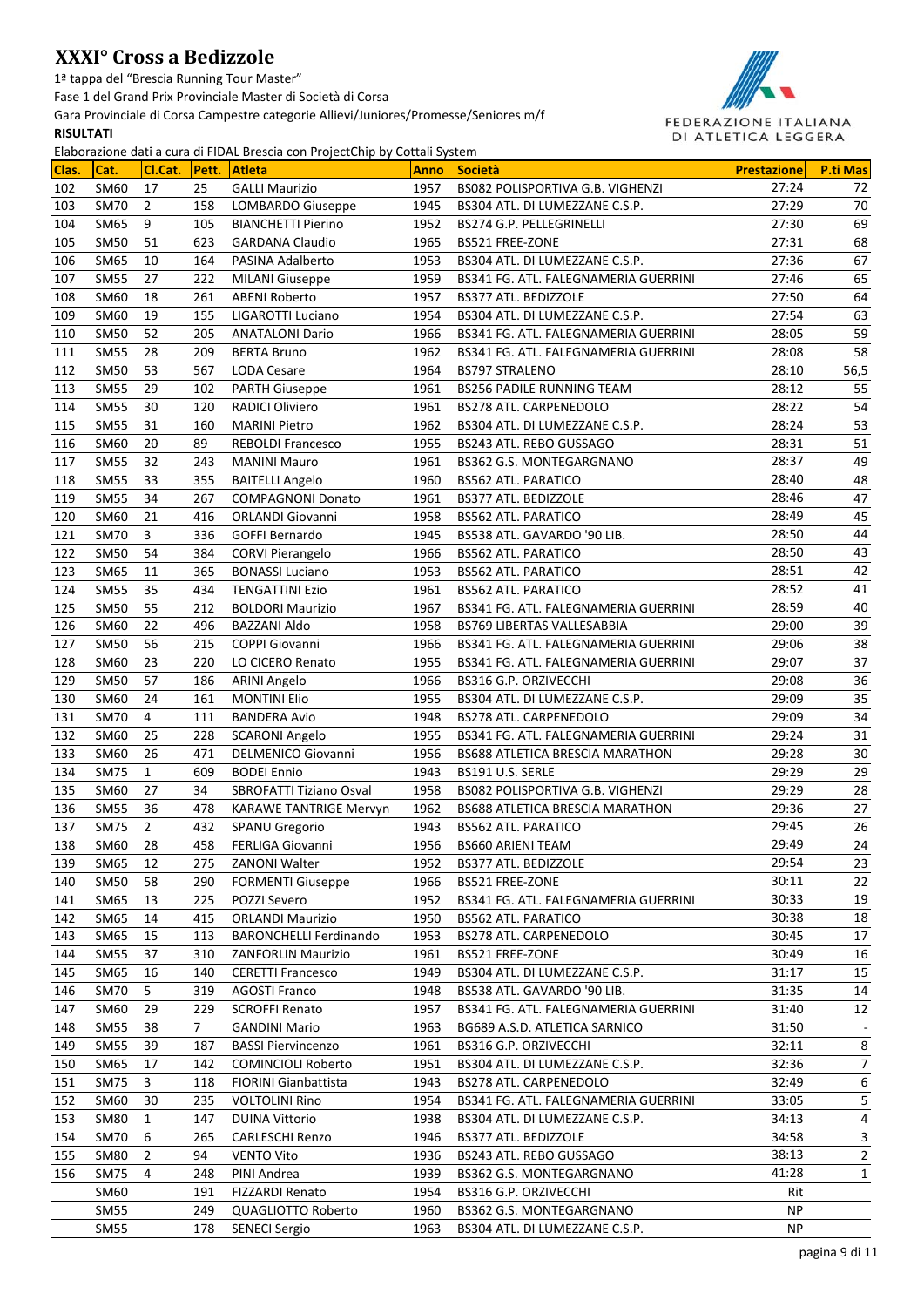1ª tappa del "Brescia Running Tour Master"

Fase 1 del Grand Prix Provinciale Master di Società di Corsa

Gara Provinciale di Corsa Campestre categorie Allievi/Juniores/Promesse/Seniores m/f

### **RISULTATI**



|       |             |         |               | LiaboraLione autra cara arribitL brescia com riojectomp by cottan bystem |             |                                      |                    |                 |
|-------|-------------|---------|---------------|--------------------------------------------------------------------------|-------------|--------------------------------------|--------------------|-----------------|
| Clas. | ICat.       | Cl.Cat. | <b>IPett.</b> | <b>Atleta</b>                                                            | <b>Anno</b> | <b>Società</b>                       | <b>Prestazione</b> | <b>P.ti Mas</b> |
|       | SM50        |         | 284           | <b>ARCARI Angelo Fausto</b>                                              | 1966        | BS521 FREE-ZONE                      | <b>NP</b>          |                 |
|       | SM50        |         | 126           | <b>BELLOMI Antonio</b>                                                   | 1966        | BS304 ATL. DI LUMEZZANE C.S.P.       | <b>NP</b>          |                 |
|       | SM60        |         | 33            | <b>SARTORE Roberto</b>                                                   | 1958        | BS082 POLISPORTIVA G.B. VIGHENZI     | <b>NP</b>          |                 |
|       | SM65        |         | 81            | <b>BODINI FILIPPINI Antoni</b>                                           | 1951        | BS243 ATL. REBO GUSSAGO              | <b>NP</b>          |                 |
|       | SM60        |         | 9             | <b>FORLANI Gianbattista</b>                                              | 1958        | BS049 ATL. PONTOGLIO 92              | <b>NP</b>          |                 |
|       | SM55        |         | 23            | <b>FERRARESI Sergio</b>                                                  | 1959        | BS082 POLISPORTIVA G.B. VIGHENZI     | <b>NP</b>          |                 |
|       | SM50        |         | 226           | <b>SALVALAI Giulio</b>                                                   | 1965        | BS341 FG. ATL. FALEGNAMERIA GUERRINI | <b>NP</b>          |                 |
|       | SM50        |         | 314           | <b>FONTANELLA Ferdinando</b>                                             | 1968        | <b>BS535 RUNNING &amp; ADVENTURE</b> | <b>NP</b>          |                 |
|       | SM50        |         | 446           | D'AGOSTINO Francesco                                                     | 1966        | BS575 ATL. VIRTUS CASTENEDOLO        | <b>NP</b>          |                 |
|       | SM50        |         | 273           | <b>ONOFRIO Giuliano</b>                                                  | 1965        | BS377 ATL. BEDIZZOLE                 | <b>NP</b>          |                 |
|       | <b>SM50</b> |         | 130           | <b>BOSIO Luciano</b>                                                     | 1964        | BS304 ATL. DI LUMEZZANE C.S.P.       | <b>NP</b>          |                 |
|       | SM50        |         | 465           | <b>VITALE Luca</b>                                                       | 1965        | <b>BS660 ARIENI TEAM</b>             | <b>NP</b>          |                 |
|       | SM50        |         | 259           | <b>TADDEOLINI Francesco</b>                                              | 1968        | BS364 G.S. ATL. REZZATO              | <b>NP</b>          |                 |
|       | <b>SM55</b> |         | 156           | LINETTI Ruggero                                                          | 1959        | BS304 ATL. DI LUMEZZANE C.S.P.       | <b>NP</b>          |                 |
|       | SM60        |         | 219           | <b>GORNI Enrico</b>                                                      | 1957        | BS341 FG. ATL. FALEGNAMERIA GUERRINI | <b>NP</b>          |                 |
|       | <b>SM50</b> |         | 174           | <b>SANNA Massimo</b>                                                     | 1965        | BS304 ATL. DI LUMEZZANE C.S.P.       | <b>NP</b>          |                 |
|       |             |         |               |                                                                          |             |                                      |                    |                 |